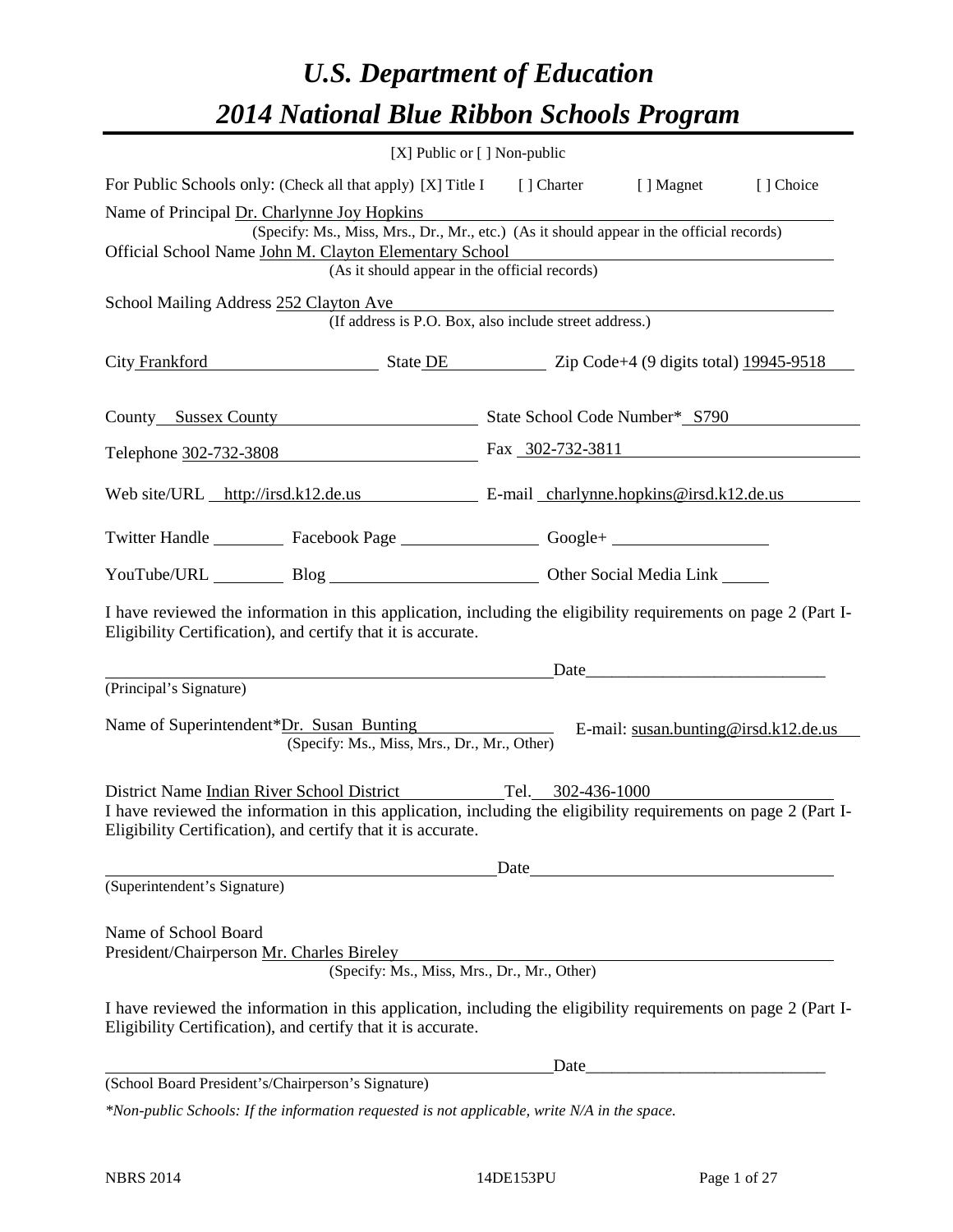### **Include this page in the school's application as page 2.**

The signatures on the first page of this application (cover page) certify that each of the statements below concerning the school's eligibility and compliance with U.S. Department of Education, Office for Civil Rights (OCR) requirements is true and correct.

- 1. The school configuration includes one or more of grades K-12. (Schools on the same campus with one principal, even a K-12 school, must apply as an entire school.)
- 2. The school has made its Annual Measurable Objectives (AMOs) or Adequate Yearly Progress (AYP) each year for the past two years and has not been identified by the state as "persistently dangerous" within the last two years.
- 3. To meet final eligibility, a public school must meet the state's AMOs or AYP requirements in the 2013-2014 school year and be certified by the state representative. Any status appeals must be resolved at least two weeks before the awards ceremony for the school to receive the award.
- 4. If the school includes grades 7 or higher, the school must have foreign language as a part of its curriculum.
- 5. The school has been in existence for five full years, that is, from at least September 2008 and each tested grade must have been part of the school for the past three years.
- 6. The nominated school has not received the National Blue Ribbon Schools award in the past five years: 2009, 2010, 2011, 2012, or 2013.
- 7. The nominated school has no history of testing irregularities, nor have charges of irregularities been brought against the school at the time of nomination. The U.S. Department of Education reserves the right to disqualify a school's application and/or rescind a school's award if irregularities are later discovered and proven by the state.
- 8. The nominated school or district is not refusing Office of Civil Rights (OCR) access to information necessary to investigate a civil rights complaint or to conduct a district-wide compliance review.
- 9. The OCR has not issued a violation letter of findings to the school district concluding that the nominated school or the district as a whole has violated one or more of the civil rights statutes. A violation letter of findings will not be considered outstanding if OCR has accepted a corrective action plan from the district to remedy the violation.
- 10. The U.S. Department of Justice does not have a pending suit alleging that the nominated school or the school district as a whole has violated one or more of the civil rights statutes or the Constitution's equal protection clause.
- 11. There are no findings of violations of the Individuals with Disabilities Education Act in a U.S. Department of Education monitoring report that apply to the school or school district in question; or if there are such findings, the state or district has corrected, or agreed to correct, the findings.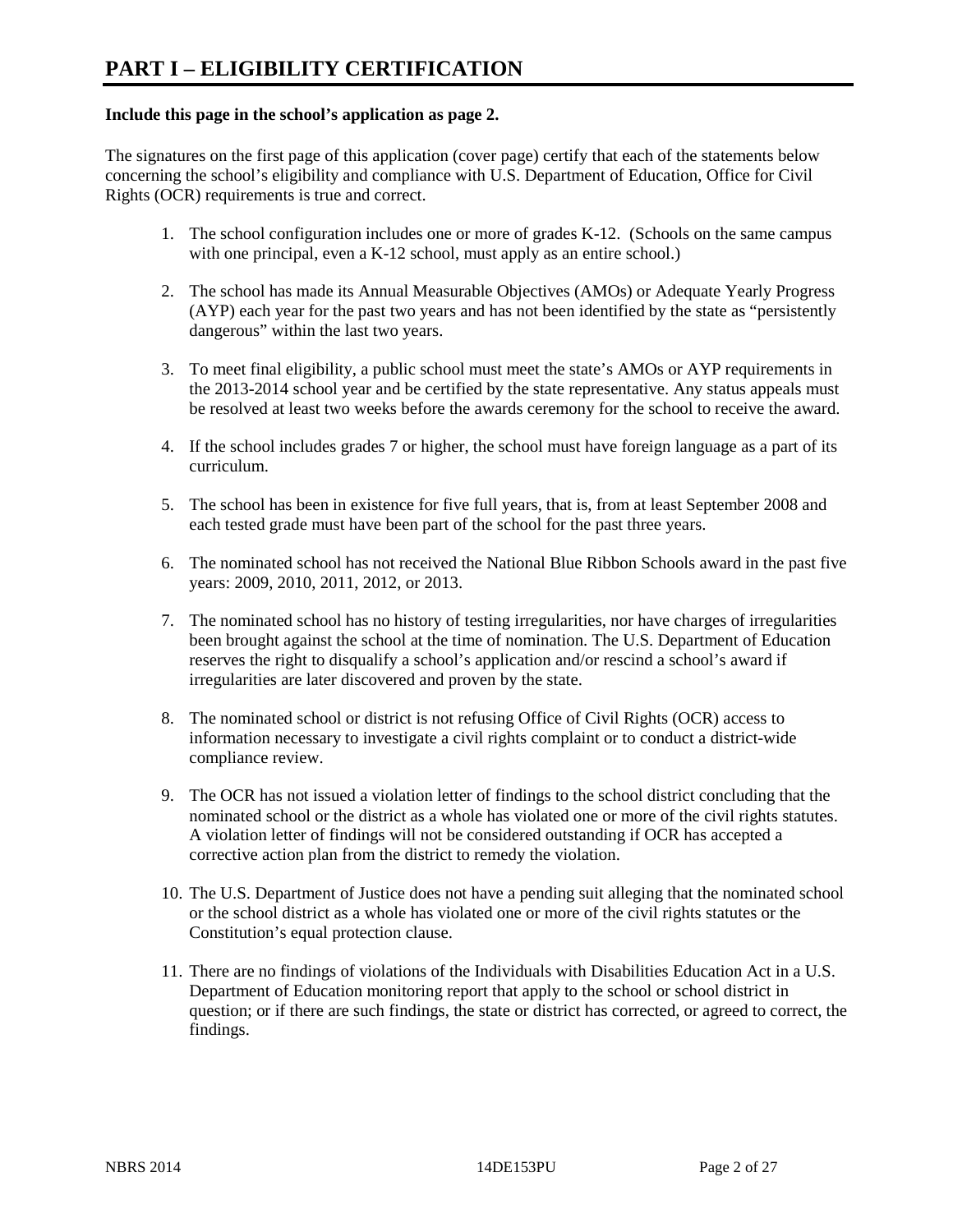### **PART II - DEMOGRAPHIC DATA**

#### **All data are the most recent year available.**

**DISTRICT** (Question 1 is not applicable to non-public schools)

| -1. | Number of schools in the district<br>(per district designation): | $\overline{2}$ Elementary schools (includes K-8)<br>3 Middle/Junior high schools<br>2 High schools |
|-----|------------------------------------------------------------------|----------------------------------------------------------------------------------------------------|
|     |                                                                  | $3 K-12$ schools                                                                                   |

15 TOTAL

**SCHOOL** (To be completed by all schools)

- 2. Category that best describes the area where the school is located:
	- [] Urban or large central city
	- [ ] Suburban with characteristics typical of an urban area
	- [ ] Suburban
	- [ ] Small city or town in a rural area

[X] Rural

- 3. 3 Number of years the principal has been in her/his position at this school.
- 4. Number of students as of October 1 enrolled at each grade level or its equivalent in applying school:

| Grade                           | # of         | # of Females | <b>Grade Total</b> |
|---------------------------------|--------------|--------------|--------------------|
|                                 | <b>Males</b> |              |                    |
| <b>PreK</b>                     | 12           | 8            | 20                 |
| K                               | 57           | 45           | 102                |
| $\mathbf{1}$                    | 58           | 46           | 104                |
| 2                               | 45           | 46           | 91                 |
| 3                               | 47           | 41           | 88                 |
| 4                               | 35           | 41           | 76                 |
| 5                               | 41           | 36           | 77                 |
| 6                               | 0            | $\theta$     | 0                  |
| 7                               | $\theta$     | 0            | 0                  |
| 8                               | 0            | 0            | 0                  |
| 9                               | 0            | 0            | 0                  |
| 10                              | 0            | 0            | 0                  |
| 11                              | 0            | 0            | 0                  |
| 12                              | 0            | 0            | 0                  |
| <b>Total</b><br><b>Students</b> | 295          | 263          | 558                |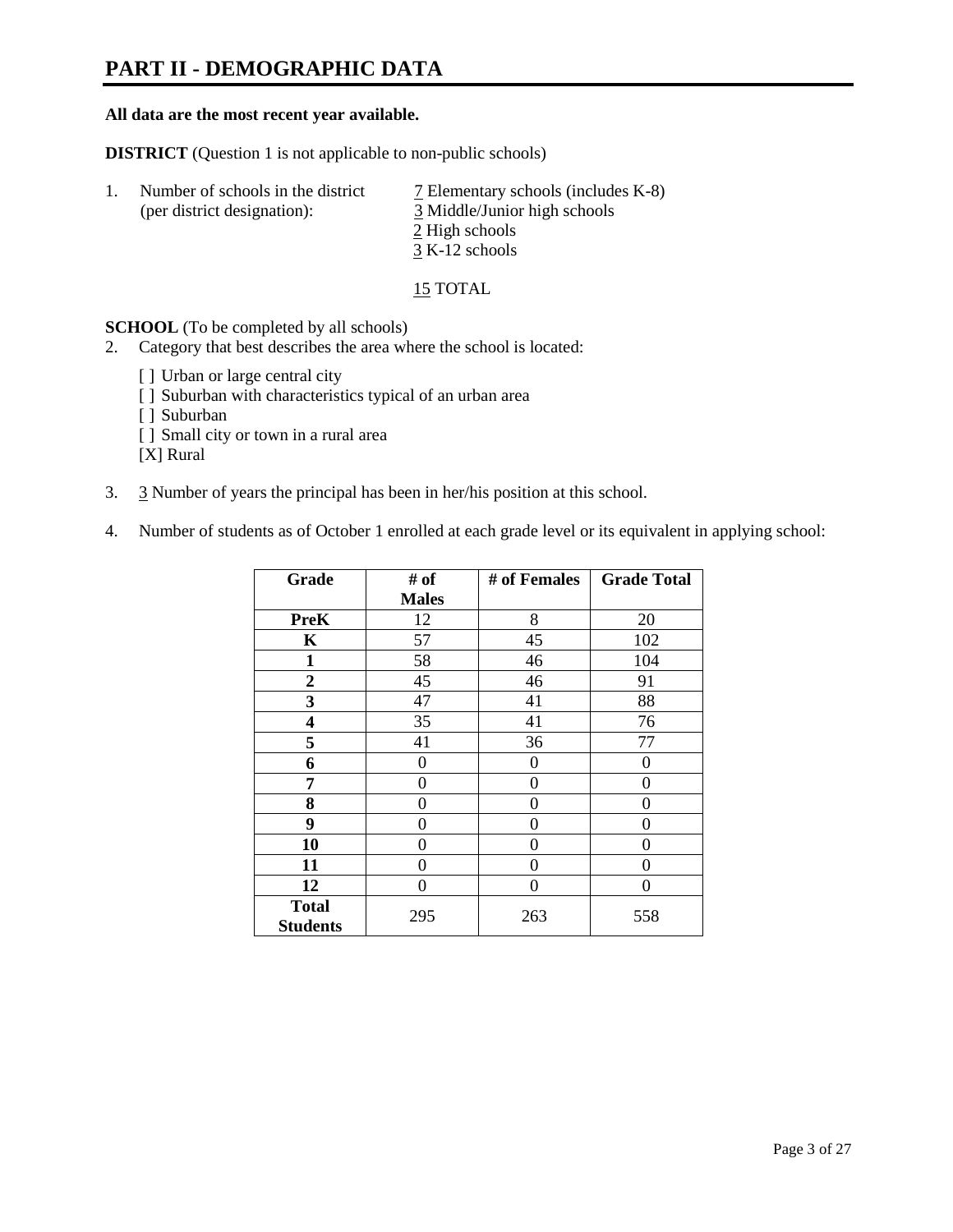the school: 2 % Asian

5. Racial/ethnic composition of  $1\%$  American Indian or Alaska Native 21 % Black or African American 44 % Hispanic or Latino 0 % Native Hawaiian or Other Pacific Islander 31 % White 0 % Two or more races **100 % Total** 

(Only these seven standard categories should be used to report the racial/ethnic composition of your school. The Final Guidance on Maintaining, Collecting, and Reporting Racial and Ethnic Data to the U.S. Department of Education published in the October 19, 2007 *Federal Register* provides definitions for each of the seven categories.)

6. Student turnover, or mobility rate, during the  $2012 - 2013$  year:  $8\%$ 

This rate should be calculated using the grid below. The answer to (6) is the mobility rate.

| <b>Steps For Determining Mobility Rate</b>         | Answer |
|----------------------------------------------------|--------|
| (1) Number of students who transferred to          |        |
| the school after October 1, 2012 until the         | 21     |
| end of the school year                             |        |
| (2) Number of students who transferred             |        |
| <i>from</i> the school after October 1, 2012 until | 20     |
| the end of the 2012-2013 school year               |        |
| (3) Total of all transferred students [sum of      | 41     |
| rows $(1)$ and $(2)$ ]                             |        |
| (4) Total number of students in the school as      | 530    |
| of October 1                                       |        |
| $(5)$ Total transferred students in row $(3)$      | 0.077  |
| divided by total students in row (4)               |        |
| $(6)$ Amount in row $(5)$ multiplied by 100        | 8      |

### 7. English Language Learners (ELL) in the school: 23 %

130 Total number ELL

Number of non-English languages represented:  $2$ Specify non-English languages: Spanish, Vietnamese

8. Students eligible for free/reduced-priced meals: 81 %

Total number students who qualify:  $454$ 

If this method is not an accurate estimate of the percentage of students from low-income families, or the school does not participate in the free and reduced-priced school meals program, supply an accurate estimate and explain how the school calculated this estimate.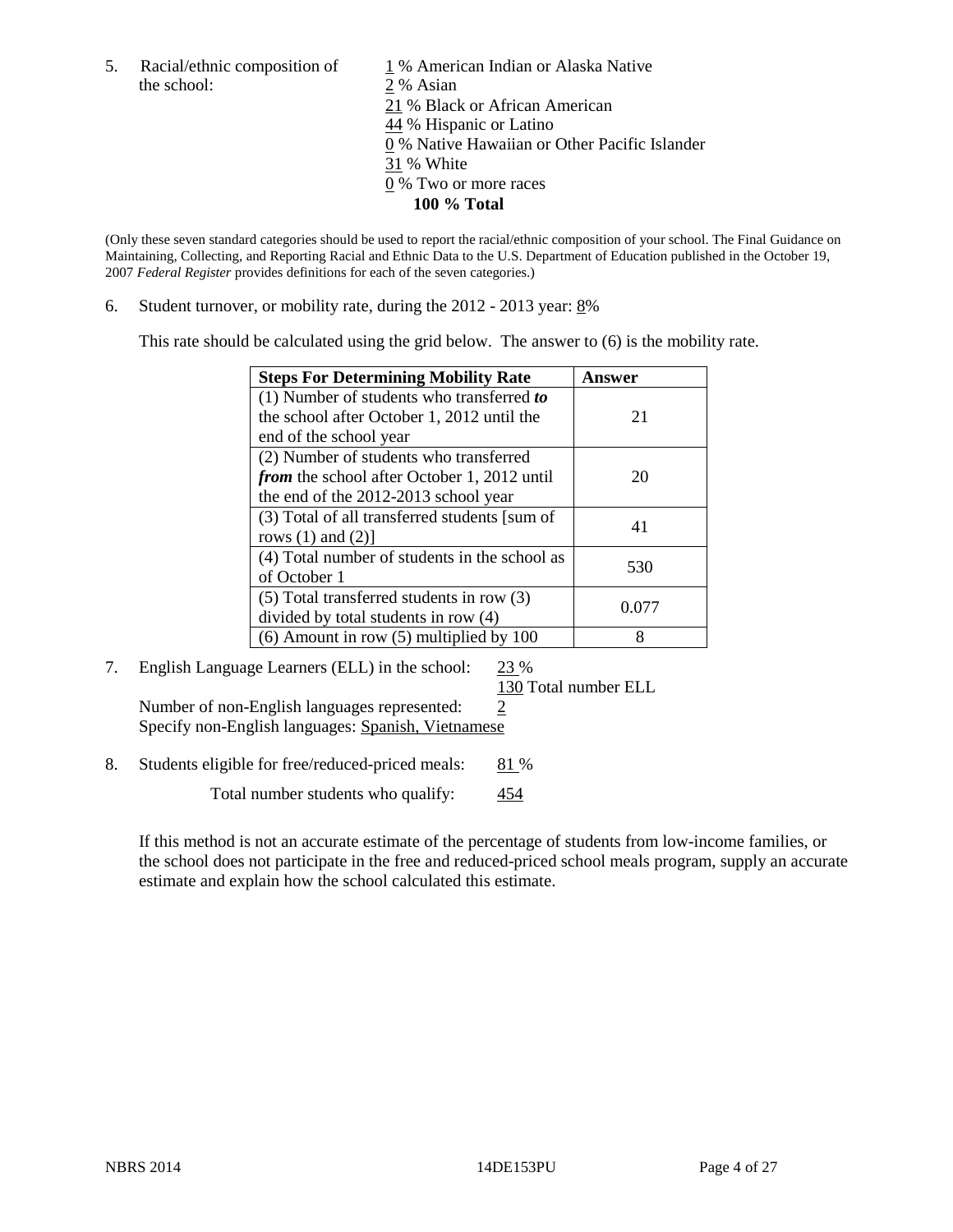104 Total number of students served

Indicate below the number of students with disabilities according to conditions designated in the Individuals with Disabilities Education Act. Do not add additional categories.

1 Autism 0 Orthopedic Impairment<br>
0 Deafness 3 Other Health Impaired 3 Other Health Impaired 0 Deaf-Blindness 44 Specific Learning Disability 1 Emotional Disturbance 0 Speech or Language Impairment 1 Hearing Impairment 0 Traumatic Brain Injury 1 Mental Retardation 0 Visual Impairment Including Blindness 0 Multiple Disabilities 47 Developmentally Delayed

10. Use Full-Time Equivalents (FTEs), rounded to nearest whole numeral, to indicate the number of personnel in each of the categories below:

|                                       | <b>Number of Staff</b> |
|---------------------------------------|------------------------|
| Administrators                        |                        |
| Classroom teachers                    | 27                     |
| Resource teachers/specialists         |                        |
| e.g., reading, math, science, special | 6                      |
| education, enrichment, technology,    |                        |
| art, music, physical education, etc.  |                        |
| Paraprofessionals                     | 10                     |
| Student support personnel             |                        |
| e.g., guidance counselors, behavior   |                        |
| interventionists, mental/physical     |                        |
| health service providers,             | 3                      |
| psychologists, family engagement      |                        |
| liaisons, career/college attainment   |                        |
| coaches, etc.                         |                        |
|                                       |                        |

11. Average student-classroom teacher ratio, that is, the number of students in the school divided by the FTE of classroom teachers, e.g.,  $22:1$  21:1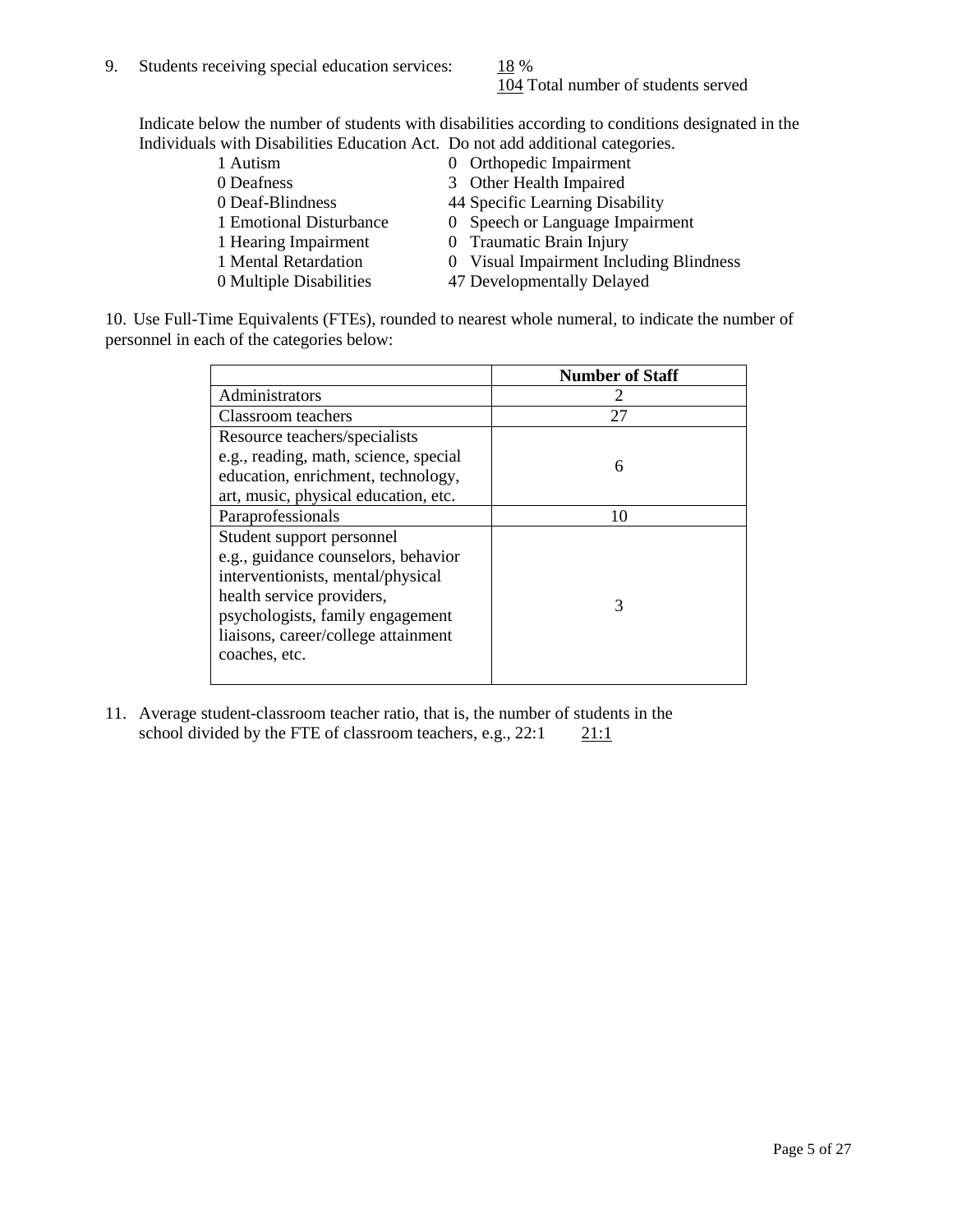12. Show daily student attendance rates. Only high schools need to supply yearly graduation rates.

| <b>Required Information</b> | 2012-2013 | 2011-2012 | 2010-2011 | 2009-2010 | 2008-2009 |
|-----------------------------|-----------|-----------|-----------|-----------|-----------|
| Daily student attendance    | 96%       | 96%       | 96%       | 96%       | 96%       |
| High school graduation rate | 0%        | 0%        | 0%        | 0%        | 0%        |

### 13. **For schools ending in grade 12 (high schools)**

Show percentages to indicate the post-secondary status of students who graduated in Spring 2013

| <b>Post-Secondary Status</b>                  |    |
|-----------------------------------------------|----|
| Graduating class size                         |    |
| Enrolled in a 4-year college or university    | 0% |
| Enrolled in a community college               | 0% |
| Enrolled in career/technical training program | 0% |
| Found employment                              | 0% |
| Joined the military or other public service   | 0% |
| . Other                                       | 0% |

14. Indicate whether your school has previously received a National Blue Ribbon Schools award. Yes  $No \underline{X}$ 

If yes, select the year in which your school received the award.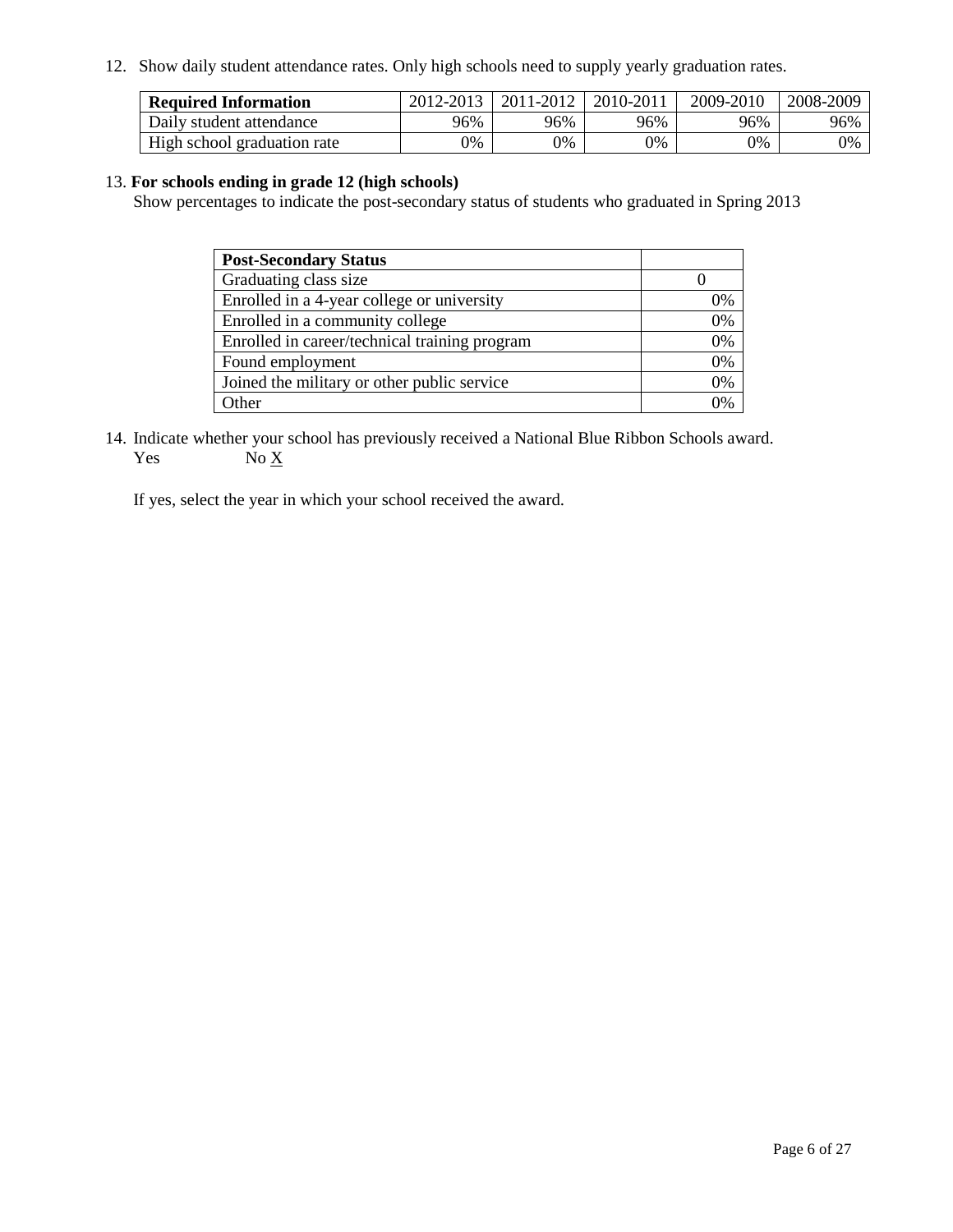### **PART III – SUMMARY**

John M. Clayton Elementary School (JMC) is one of four elementary schools responsible for meeting the educational needs of students from Kindergarten through Grade Five in the southern region of the Indian River School District. The building was constructed in 1932 and for 36 years was a K-12 facility named the John M. Clayton School. In 1968, the 9-12 grade levels of John M. Clayton School were merged with two other local schools to form Indian River High School. The building housed the high school until the spring of 2005. From 2005-2009, the building served as a temporary home, or "staging area", for three other district schools whose facilities were undergoing renovations. The renovations at JMC commenced in the spring of 2009 and were completed in August of 2010. The renovated building was opened to students and staff for the beginning of the 2011-2012 school year and officially dedicated on November 9th of 2010 during a special ceremony attended by state and local officials, school district personnel, parents, students, and community members.

Since 2010, the student population at JMC has grown steadily in both number and diversity. Currently, the total student population is in excess of 550 students in grades K-5, with another 60 students receiving instruction and services at JMC as part of either the Pre-K or Project Village programs. The racial composition of the student body includes 44% Hispanic, 31% Caucasian, 21% African American, 2.2% Asian, and 1.4% American Indian. The percentage of JMC students currently classified as Low Income remains one of the highest in the district at 87%. Among other student characteristics, 23% of students are classified as English Language Learners and 19% are classified as being eligible to receive special education services.

Exemplar programs at JMC include Student to Student Mentoring, an ExCEL Program for highly able students, a school-wide Positive Behavior Support Team, a Visiting Mentors Program coordinated with the National Honor Society students of Indian River High School, and an active Arts Program that includes a Fifth Grade Band and an Annual Student Art Exhibition. Also housed at JMC is a satellite program for the Howard T. Ennis School (a special needs facility), a grades 2-5 Intensive Learning Center, the Hearing Impaired program for all elementary students in the district and a Spanish Language Immersion Program at the Kindergarten and First grade levels.

The students of JMC have made exceptional progress in meeting state standards on the Delaware Comprehensive Assessment System as evidenced by their level of achievement in the areas of Reading, Mathematics, Science, and Social Studies. The teachers, administrators, and specialists use a variety of data sources to design and implement differentiated student-centered instruction at all grade levels. Student progress is monitored regularly and interventions are provided in a timely manner using the state/federally defined process "Response to Intervention" within the context of grade-level Professional Learning Communities. When necessary, even more intense supports are provided for English Language Learners and students with disabilities.

The school's goal is singular in purpose but broad in scope. The faculty, staff, and administration of John M. Clayton Elementary school strive to fulfill the pledge that is put forth in the school's mission statement:

"The mission of John M. Clayton Elementary School is to assure that students attain the knowledge, skills, and attitudes needed to realize their potential, meet the challenges of their life choices, and fulfill their responsibilities as citizens of the State of Delaware, United States and world through a partnership of students, parents, staff, administrators, Board of Education and community."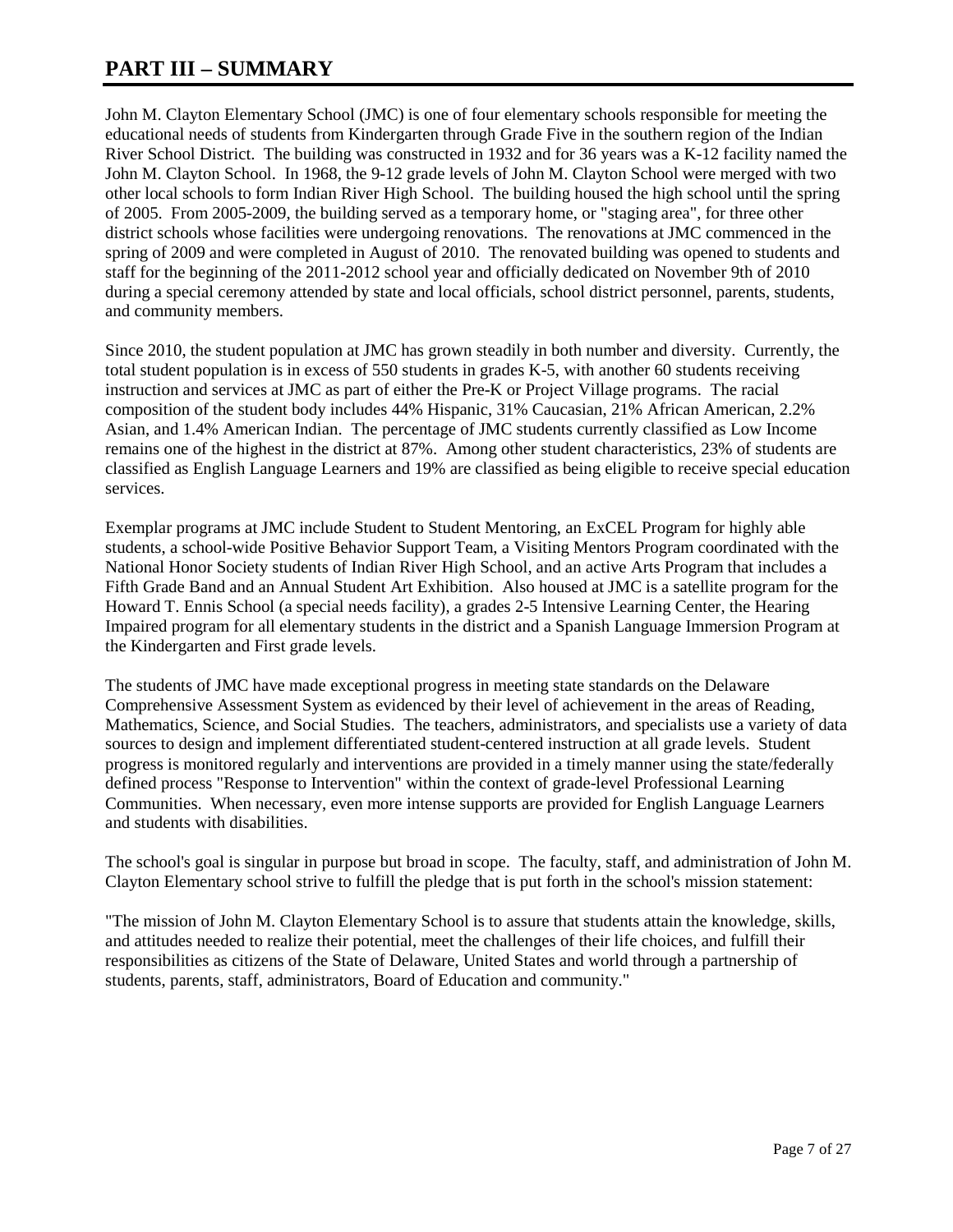### **1. Assessment Results:**

a) Beginning with the 2010-2011 school year, the Delaware Comprehensive Assessment System (DCAS) became the primary indicator of student progress at John M. Clayton Elementary School, replacing the Delaware Student Testing Program (DSTP) which had been in use for over a decade. This year marks the final administration of the DCAS. In 2014-2015, student progress at JMC will be measured using Smarter Balanced Consortium.

The DCAS is designed to identify each student's strengths and areas of need so that educators, parents, and students can focus on specific areas of instruction. For a vast majority of students, the DCAS is completed on the computer. This online adaptive assessment provides more feedback that can be used to help students succeed, and because DCAS feedback is provided immediately, teachers and other educators can make adjustments to curriculum and instruction in a timely manner.

At the elementary level, DCAS includes assessments in the areas of Reading and Mathematics for students in grades 3, 4, and 5. Since the test is designed to measure both performance and growth in these areas, students are required to take the test a minimum of two times per year. The first round of testing is administered in the fall to establish a baseline performance level. The test is administered again in the spring in order to measure student growth. Students taking the DCAS receive an Instructional and Accountability Score, both of which are expected to increase from fall to spring.

b) The DCAS recognizes the following four distinct performance levels: PL1-Well Below Standard, PL2- Below Standard, PL3-Meets Standard, and PL4-Advanced. All students are expected to achieve a performance level of 3 or 4 in order to meet required state standards. In reading, a student with a PL3 will "frequently, accurately, and/or satisfactorily use the knowledge and skills articulated in the state standards." At PL4, a student will "skillfully use the knowledge and skills articulated in the state standards consistently, accurately, and effectively. In mathematics, to achieve a PL3 a student must "frequently, accurately, and satisfactorily demonstrate knowledge of grade-level math content and use effective, sometimes informal strategies and reasoning to solve problems." In order to receive a PL4, a student must "effectively and consistently demonstrate knowledge of grade-level math while using new approaches or sophisticated strategies to successfully solve novel and complex problems."

Students' reading performance in grades 3, 4, and 5 at JMC increased significantly from the 2010-2011 to the 2011-2012 school year. Students scoring a PL3 or PL4 increased from 59.5% to 97.5% in grade 3, from 46.5% to 88.3% in grade 4, and from 77.4% to 89.6% in grade 5. Data from the 2012-2013 testing recorded a drop in performance for grades 3 and 4 to 89.7% and 83.3% respectively. Grade 5 continued to improve in 2012-2013 with 92% of students tested meeting or exceeding the standard.

The DCAS results in mathematics during the past three school years demonstrate significant improvement in grades 3, 4 and 5 as well. The number of grade 4 students meeting or exceeding the standard increased from 77.2% in 2010-2011 to 100% in 2011-2012. Similarly, students in grades 4 and 5 improved from 71.1% to 98.7% and from 87.3% to 93.5% respectively during the same time period. Last year's DCAS math scores continue to demonstrate strong performance in all tested grade levels. For the 2012-2013 test administration, the percentage of students who met or exceeded the standard was 98.7% in grade 3, 100% in grade 4, and 94.7% in grade 5.

The teachers, staff, and administrators at JMC take great pride in their students' level of proficiency and achievement. It is the result of a school-wide culture that embraces high expectations and delivers a standards-based curriculum that is data driven in both design and implementation.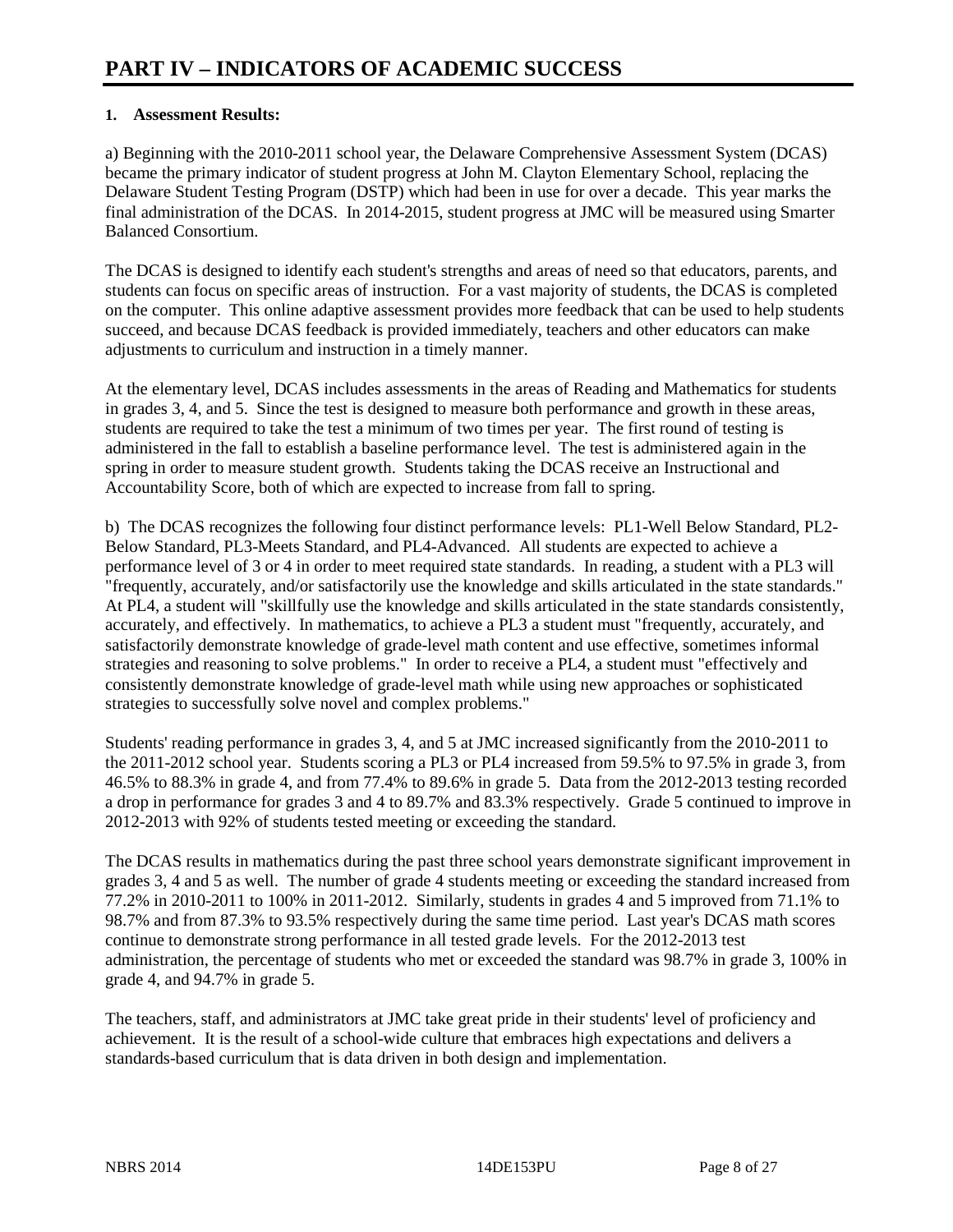### **2. Using Assessment Results:**

The staff at John M. Clayton Elementary School use multiple data sources and indicators to track and analyze student growth, design and implement instruction, and evaluate the overall success and effectiveness of the school's curriculum and instructional programs. The gathering and analysis of data at JMC is an ongoing process.

Internally, students' progress toward meeting grade-level instructional goals and Common Core State Standards in Reading, Math, Science, and Social Studies is assessed through the administration of formative and summative measures by classroom teachers. These assessments are used to answer two of the foundational questions regarding learning and instruction at JMC: Did the students learn what we wanted them to learn? If students did not learn what we wanted them to learn, how can we most effectively change instruction so that they are successful at meeting instructional goals? The data that is gained from answering these questions provides teachers and staff with the means to make adjustments to instruction that will have the greatest impact on learning and achievement. Along with grade-level assessment data that is subject specific, students in grades K-5 at JMC are given the DIBELS Next Benchmark Assessment and the 95% Screener. The data gathered from classroom assessments and standardized benchmarking tools are used by teachers and specialists during Professioinal Learning Community Meetings and in the Response to Intervention framework to identify and target specific students that are in need of additional instructional support. The RTI Team meets every six weeks with each grade to evaluate existing data for the purpose of targeting students for support or acceleration.

Externally, at both the district and state levels, the Delaware Comprehensive Assessment System provides school-wide data regarding the performance of JMC students in grades 3-5 in Reading and Math. The DCAS data is used to measure not only student achievement, but also teacher effectiveness and JMC's Adequate Yearly Progress as well. Data from the DCAS allows our staff to evaluate both instruction and student performance against other elementary schools throughout the district and state.

All data regarding instruction and student achievement is shared within the school between teachers and staff, with students and parents during meetings and conferences, and as part of institutional "data days" at JMC. DCAS data is a matter of public record and is published each fall when school rankings throughout the state are released.

### **3. Sharing Lessons Learned:**

The staff at John M. Clayton Elementary School is committed to an open exchange of ideas and practices with other educators in the district, around the state, and across the country. Locally, teachers, specialists, and administrators meet with their peers on a regular basis to discuss instructional methods, curriculum alignment, assessment, behavior and discipline, school climate and safety, and a host of other topics that impact and influence the educational process. In the Indian River School District, the primary means of communication between teachers and administrators in different schools is the Professional Learning Community, or PLC.

Teachers and administrators from JMC meet with their peers from other schools in the district on a regular basis during scheduled grade-level and administrative PLC's. At these meetings, participants engage in activities and discussions aimed at drawing on the collective knowledge and experience of the group to generate solutions to address existing challenges and design programs aimed at long-term growth and success.

Most recently, the staff at JMC has worked to share the lessons learned regarding the alignment of district learning maps and content state standards to the Common Core. JMC teachers have worked as presenters and trainers at district in-service events and alignment meetings, assisting other teachers with both curriculum and assessment design and data analysis. Also, as the pilot school in the district for the World Language Immersion Program, JMC teachers and administrators are working with other schools in the state as they prepare to launch their own Immersion Programs.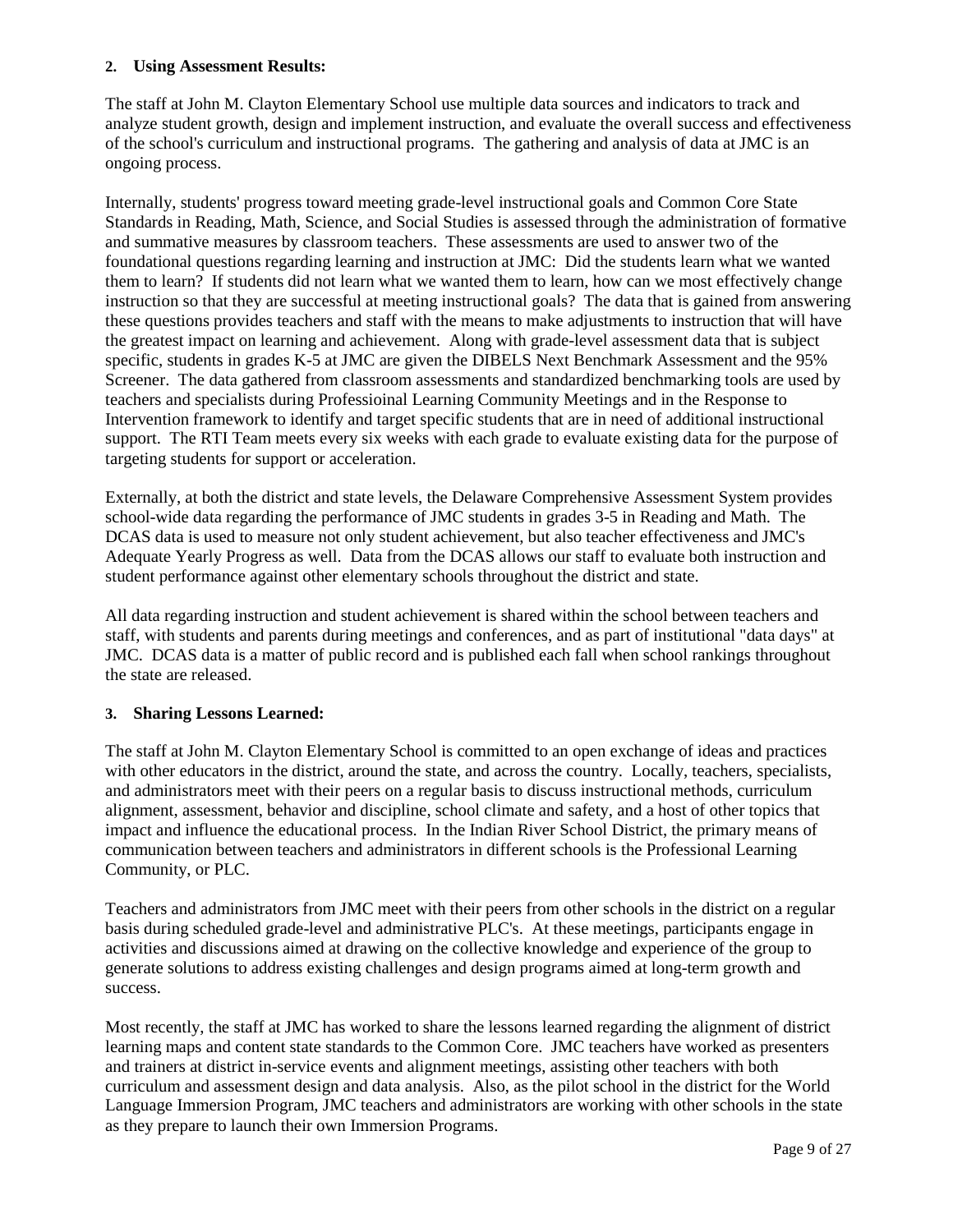### **4. Engaging Families and Community:**

John M. Clayton Elementary School has established numerous community partnerships with local churches, service organizations, spirit committees, book clubs, businesses, high school organizations, and professionals committed to the academic and personal achievement of our students. Members of these various groups provide food, clothing, shoes, school supplies, health care items, tutoring, mentoring, academic achievement rewards, and presentations for our students and their families.

Students are not academically or socially/emotionally able to achieve at their maximum potential if their basic needs are not met first. Three organizations provide thousands of dollars a year to a "Food For Thought" program where students on free/reduced lunch are able to purchase extra protein for lunch. The Food Bank of Delaware delivers sixty backpack bags of meals for the weekend. This has increased the Friday attendance of chronic, specific absentees. Overall nutrition and health has increased for specific children which has also increased their attendance, therefore increasing their academic achievement. This year sixty-two Thanksgiving dinners were distributed to families by our counselor and community volunteeers. Families are able to utilize food banks and emergency pantries through many of the partners listed above which creates even more of an opportunity to interact and establish their own partnerships with these groups.

This year the high school LEO Club hosted a six-week intervention after school tutoring program for second graders. Six high school students worked with nine JMC students two days a week for two hours a day. These students had an increase in homework completion and brought up their grades in at least one subject, some in two or more. They made better behavior choices in the classroom as well. These students had more "green" days than when not in the program. We attribute it to them wanting their mentors to be proud of them. Self-esteem improved both academically and socially.

Twice a year JMC hosts a Title One Parent Night. Community members and organizations present approaches that encompass learning strategies and parenting skills. Local organizations and agencies provide take home materials for parents. In February, our PTO hosts a Family Fun Day. Church members, high school students, and community volunteers assist in working the fair and monthly PTO family movie/dance nights. During parent conferences one church fills our cafeteria tables with clothing, toys, and household items for parents to take home. The church members assist families in filling shopping bags. Members read stories to the children while parents shop. The Lions Club hosts an All A's reward party every marking period. These positive interactions between families, staff, and community members build trust and confidence in the school in parents' eyes. When parents have a positive view of the school it directly projects onto their students.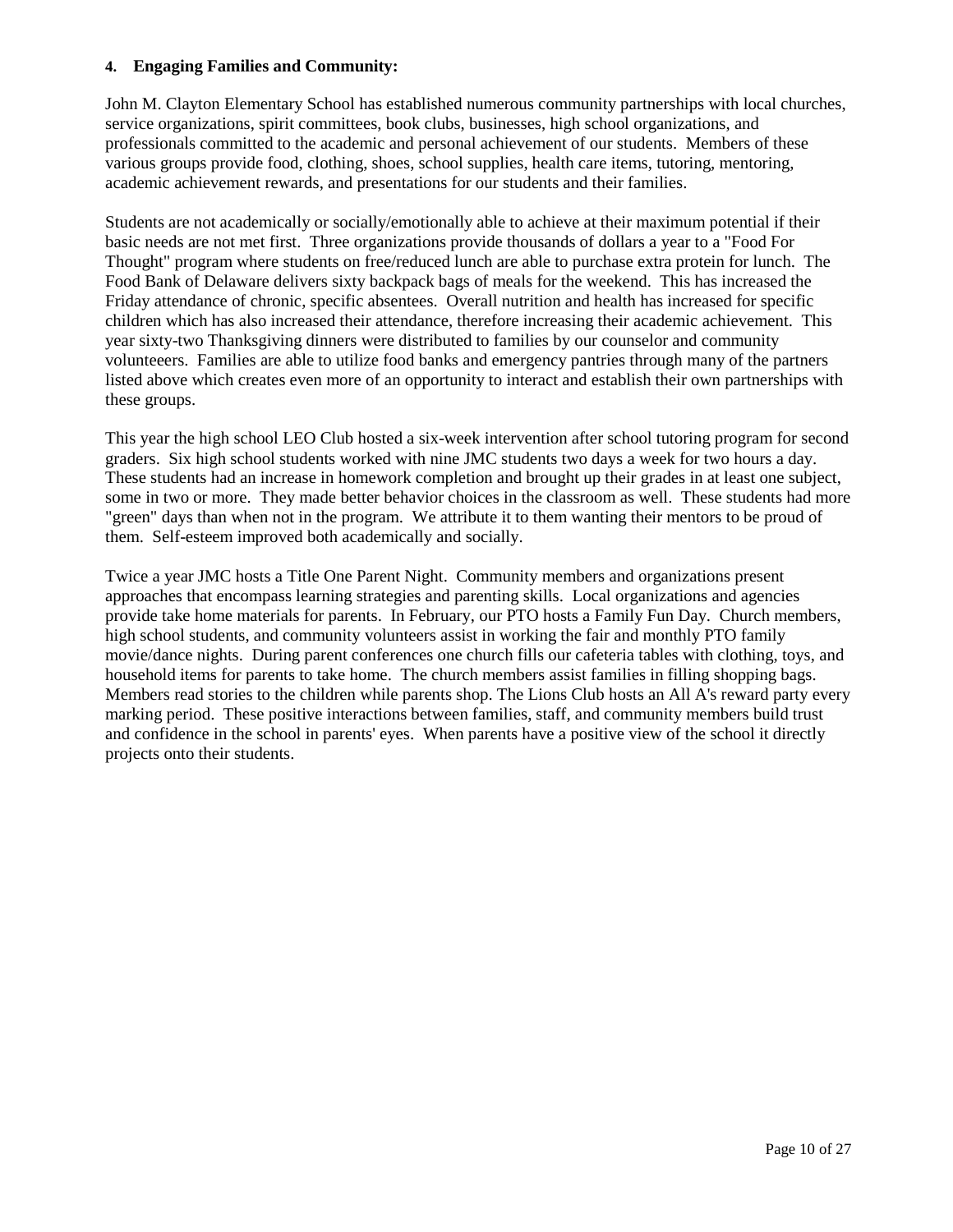### **1. Curriculum:**

The curriculum and instruction at John M. Clayton Elementary is designed and implemented by teachers and staff in grade-level Professional Learning Communities with the support, supervision, and oversight of the Indian River School District Department of Curriculum, Instruction, Assessment, and Accountability (CIAA). The instructional goals, learning activities, and assessment measures at each grade level are aligned to fully address the knowledge and skills listed in the Common Core State Standards for grades K-5. Instruction at all levels is designed and implemented using the Learning Focused Strategies Framework emphasizing rigor and the use of strategies and activities that are interactive, differentiated, and studentcentered. Teaching is departmentalized at JMC and planning for instruction, assessment, and intervention is done in grade-level Professional Learning Communities.

The foundation of the ELA curriculum at JMC is the Treasures Reading Series published by Macmillan/McGraw-Hill. This Series is a research-based, comprehensive Reading and Language Arts program used by students in grades K-5. Throughout their reading of the literary selections in the Treasures series, students are able to strengthen their comprehension skills, enhance their decoding skills, develop strategies for textual analysis, expand their vocabulary, and increase their fluency. Teachers at all grade levels work to integrate and connect Reading and Writing into all subject areas in order to provide students with more opportunities to practice and enhance their skills while exposing them to a much wider spectrum of material and information.

The Mathematics curriculum at JMC emphasizes the teaching and practice of foundational skills using differentiated instruction, multiple learning structures, and interactive technologies. Conceptualized learning is emphasized rather than the simple memorization of formulas or rote practice of computational skills. Currently, JMC uses the Math Trailblazers program as the cornerstone for all Math instruction and assessment. Information and concepts are presented in a unit-based format, where similar skills are taught over the course of one learning module. This type of organization and presentation of material helps to further ensure that students will master the desired skills and meet instructional goals.

Science instruction is conducted through the use of the Smithsonian Project Science Kits. The Science kits provide students with multiple opportunities to work with real materials, organisms, and models with an approach to knowledge acquisition that is grounded in hands-on investigations and discovery. Additionally, all students at JMC are given the opportunity to explore nature and the indigenous ecosystem at Indian River School District's Outdoor Education Center at Ingram's Pond. All Science instruction emphasizes a "learn by doing" framework, where student-centered lessons and learning activities are designed to promote and encourage discussion, experimentation, analysis, and where students are able to draw conclusions and acquire knowledge based on authentic investigations.

Social Studies is the fourth core content area of instruction at JMC. Teachers use a standards-based approach to design and deliver a curriculum that integrates History, Geography, Civics, and Economics. Reading materials and learning activities are arranged in thematic units and student progress toward meeting instructional goals is measured through the use of performance-based assessments. Common features of all curricular activities and materials are an emphasis on conceptual understanding, problem solving, justification and support of conclusions, evaluative thinking, and viewing information and situations from multiple perspectives.

In addition to regular classroom instruction of the four standards-linked core content areas, JMC's students receive instruction in the areas of Physical Education, Art, Vocal and Instrumental Music, and Computer Technology. These "specials areas" provide students with the opportunity to expand their knowledge base and make connections to other modes of learning and instruction.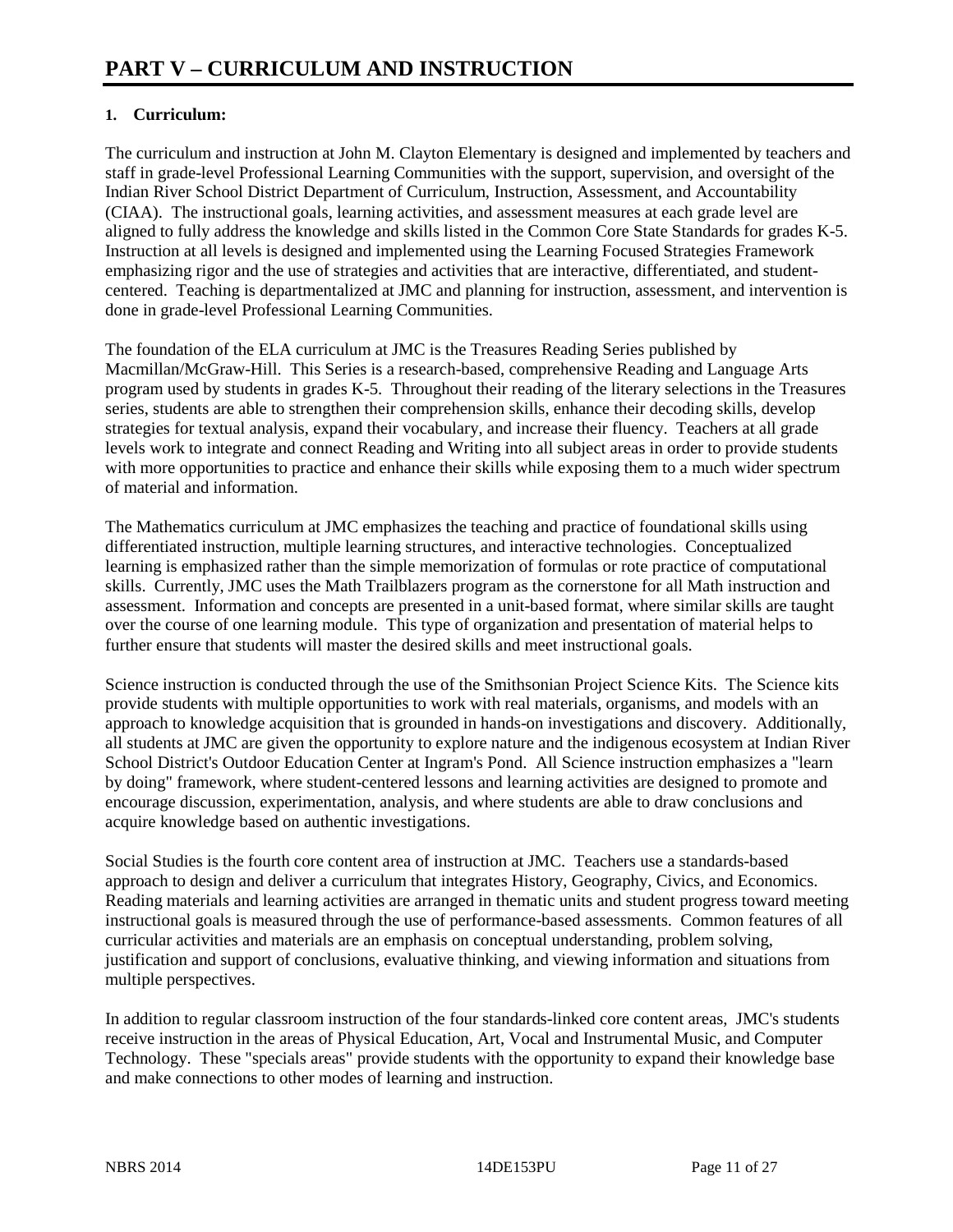### **2. Reading/English:**

At John M. Clayton Elementary School, our teachers have learned to think outside of the box when it comes to Reading instruction. Treasures, written by Macmillan/McGraw-Hill, is the district provided Reading curriculum. We understand that reading curriculums are typically written for the average student and this has initiated our teachers to seek out more leveled material, both fiction and non-fiction texts, to reach all of our students' varying abilities and to explore other instructional reading practices.

Our teachers use the Common Core State Standards and district curriculum maps to guide their planning. The primary grades focus on making sure foundational skills are taught to mastery, introduce "Writer's Workshop" and acknowledge that vocabulary development is essential. Our intermediate grade levels focus on developing comprehension skills and continue to reinforce the building of students' vocabulary bank.

"The Daily 5: Fostering Literacy in the Elementary Grades" model is being used in classrooms in both the primary and intermediate grade levels in conjunction with whole group direct instruction. The idea is to foster both independence and concentrate on small group instruction. During the first 10 minutes of every grade level reading block, the 95% program rountines are practiced whole group. This is a school based foundational skills reading initiative. The progress monitoring of these 95% skills help in identifying which students need additional support during our intervention block.

Close Reading strategies have been the focus of district-wide and school-based professional development. The teachers at JMC have modeled using these techniques during their reading blocks. These strategies will aid in developing a deeper understanding of the author's craft and central ideas of text. The practice of thinking aloud and asking questions while working in groups or pairs has helped develop student speaking, listening and language skills. This has been especially helpful for our English Language Learner population.

Both summative and formative assessments are given at JMC. District unit assessments have been created using the reading curriculum, the Common Core State Standards and items from the Smarter Balanced Assessment Consortium. Members of our faculty have been involved in this process. During grade level PLC meetings, JMC teachers are analyzing the data from these unit assessments, the state assessment and various formative assessments to drive their instruction.

### **3. Mathematics:**

The Mathematics Curriculum at John M. Clayton Elementary School is driven by the Common Core State Standards in Math for students Kindergarten through Grade 5. Classroom lessons and learning activities at all levels are designed and implemented using the Learning Focused Strategies Framework emphasizing the use of instructional strategies that are interactive, differentiated, and student-centered. Currently, JMC uses the Math Trailblazers program as the cornerstone for all math instruction and assessement. Instruction is presented in a unit-based format, where similar skills are taught over the course of one learning module. This type of organization and presentation of material helps to further ensure that students will master the desired skills and meet instructional goals. Articulation and planning across grade levels allows teachers to collaborate in all phases of planning and assessment.

Foundational skills are taught, practiced, and assessed using a variety of learning structures, interactive technologies, and hands-on resources so that students are afforded multiple opportunities to use their math skills to evaluate and solve authentic real-world problems and challenges. Students' progress toward meeting instructional goals is measured through the use of formative and summative assessments that require reflection, analysis, and explanation and are aligned with Common Core State Standards and the Delaware Comprehensive Assessment System.

In order to assure that the needs of all students are met, teachers collaborate in grade-level Professional Learning Communities to identify and target struggling students, and devise methods for providing them with the required instructional support. Through JMC's "Response to Intervention" and after school small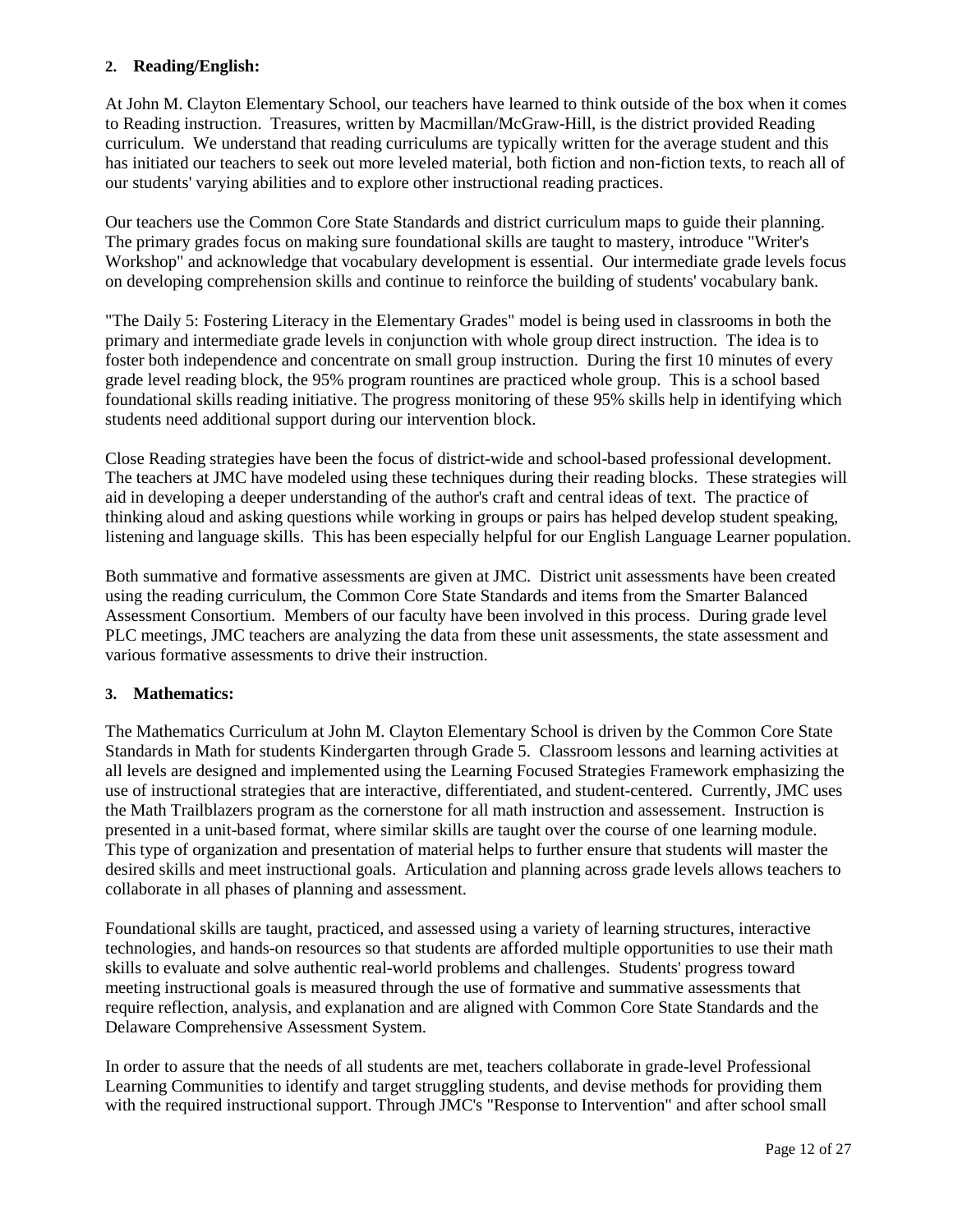group instruction, teachers at all grade levels are able to provide students with the opportunities to receive the focused instruction and remediation they need.

### **4. Additional Curriculum Area:**

The Science curriculum at John M. Clayton Elementary is centered on the use of the Smithsonian Science Kits to address Common Core State Standards in Science for students in Kindergarten through Grade 5. The Science kits provide students with multiple opportunities to work with real materials, organisms, and models with an approach to knowledge acquisition that is grounded in hands-on investigations and discovery. Teachers use the kits to address specific grade-level standards with each of the following eight strands: Materials and Their Properties - Nature and Applied Technology - Energy and Its Effects - Earth and Space - Earth's Dynamic Systems - Life Processes - Diversity and Continuity of Living Things - Ecology. In addition to the Science kits, all students are given the opportunity to explore nature in the district's Outdoor Education Center at Ingram's Pond. All Science instruction stresses a "learn by doing" framework, where student-centered lessons and learning activities promote and encourage discussion, experimentation, analysis, drawing conclusions, and the presentation of results and findings in both written and oral formats.

Teachers at JMC have successfully integrated Science topics into both Reading and Math instruction in order to present students with a curriculum that is more fully interconnected rather than compartmentalized. Informational texts on topics directly or indirectly related to scientific topics are used during instruction to develop students' ability to identify the main idea of a text along with appropriate supporting details. In Mathematics, teachers at all grade levels require students to approach problems from a "scientific standpoint", where predictions are made, proof of results is required, and a presentation of the process is expected.

The student and exploration of Science at JMC is one of the many ways in which the staff strives to fulfill the promise made to students in the school's mission statement. Using the hands-on, learn by doing model that is the foundation of the Smithsonian Science Kits, teachers are able to ensure that students "acquire both the knowledge and skills necessary to realize their potential as a citizen of Delaware, the United States, and world."

At John M. Clayton, we house two 4 year old early childhood programs. One preschool program is designed for students who have developmental delays in any of the following areas: Cognitive, Language & Motor. Children qualify based on the outcome from the First Steps screener, data collected from the Ages  $\&$ Stages parent questionnaire and results on various standardized assessments administered by our school psychologist and/or speech pathologist.

JMC is also home to one of the sites for the Project V.I.L.L.A.G.E. (Verbally Intensive Literacy and Learning Activities for Growth in Education) Program. This is an award winning district initiative for economically challenged children and/or English Language Learners.

Both of these preschool programs are centered on using the Early Learning Foundations. The Foundations is a curriculum framework created by the Delaware Department of Education and is linked to the skill expectations children need as they enter kindergarten. This framework is organized into eight domains: Social Emotional, Approaches to Learning, Language and Literacy, Mathematics, Science, Creative Expression, Physical Development and Health, and My Family, My Community, My World.

As we transition into full implementation of the Common Core State Standards, our preschool staff is using district wide alignment days to ensure that the domains within the Foundation's framework correlate with the expectations of the Common Core State Standards. Within our building, they have participated in cross grade level classroom observations and group discussions. Using the information gained during both of these professional development experiences has helped them make any necessary adjustments to their lessons and curriculum maps.

The impact of providing early education to our students is beneficial both socially and academically. Our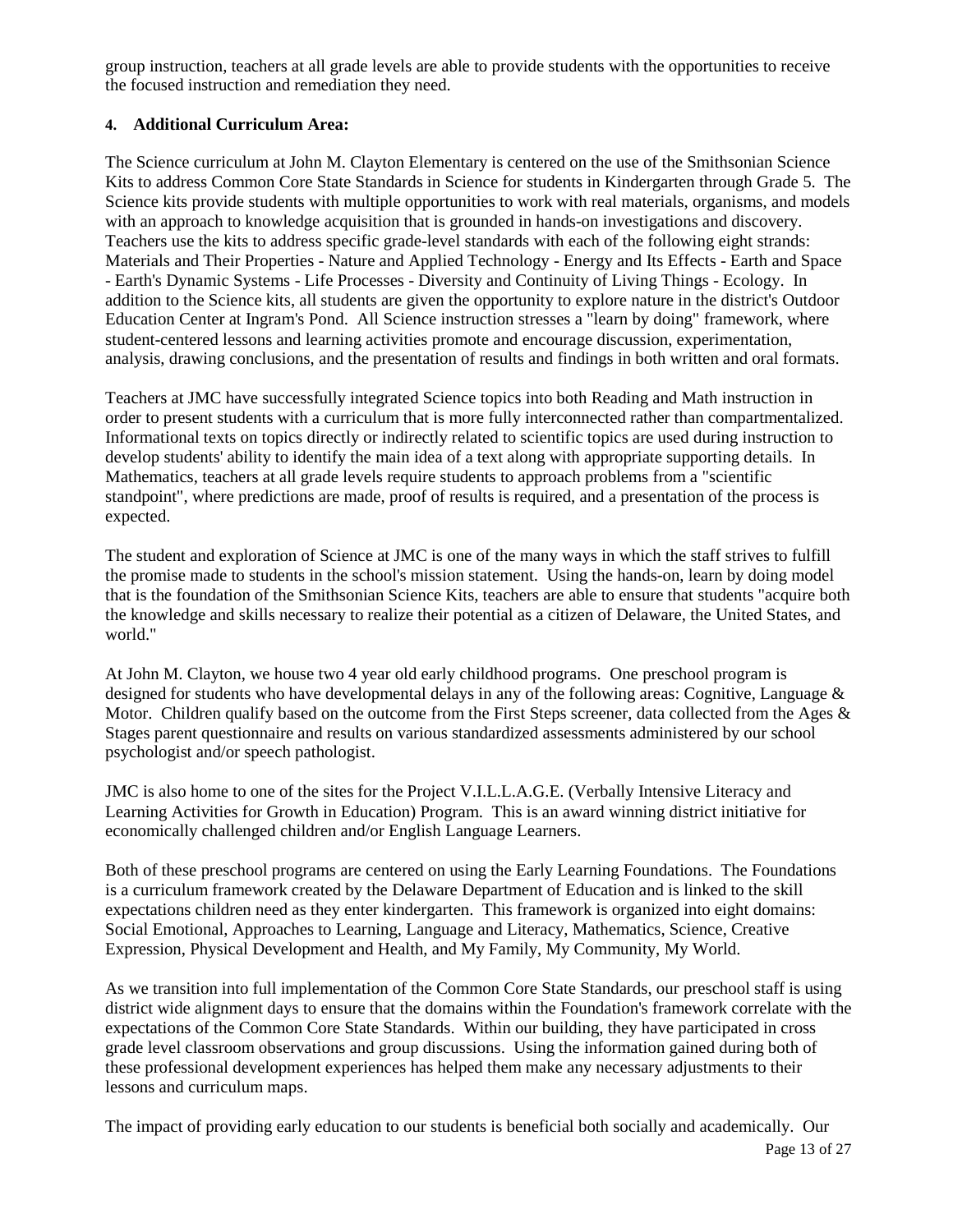students and their families can receive support from our guidance counselor and participate in our annual Family Nights. Based on the DCAS scores in Grades 2 and 3, our early childhood programs are also setting our students up for academic success, in the primary grades.

### **5. Instructional Methods:**

The instructional methods at JMC are based on the principles of the Learning Focused Strategies (LFS) Framework. Teachers use LFS to plan, deliver, and assess lesson learning activities that are standards-based and student-centered. In the classroom, teachers implement instructional strategies and learning activities that are progressive in nature and are designed to move students from direct instruction to independent learning. Using LFS as the basis for all instruction is both a school-wide and district-wide expectation.

Instructional differentiation at JMC is based in large part on the data gathered from students' performance on formative and summative assessments in the classroom, various benchmarking tools, and standardized corecontent grade-level measures. These measures and assesments help teachers, staff, and specialists, identify and target those indivdual students or population groups that are in need of specific learning support. The cultural diversity of our students, however, cannot be discounted, and is also taken into account by teachers when designing learning activities. Every effort is made to support, extend, enrich, and refine the learning opportunities for students of all cultural backgrounds and ability levels.

Those students who are in need of instructional support at JMC are identified at grade-level PLC meetings and referred to the school's "Response to Intervention Team". Identified students are given additional academic and instructional support as part of the regular learning day. In addition, students are given the opportunity to attend after-school workshops designed specifically to improve Math and Reading skills.

Finally, the use of technology as a means of differentiation instruction at JMC cannot be overstated. The use of SMART Technology in the form of interactive White Boards, Responders, and Notebooks allows teachers and specialists to tailor learning activities to meet the needs of specific learners in the regular classroom setting. Many students, for example, who receive Special Education Services, Hearing Impairment support, or are identified as English Language Learners are able to be fully supported without leaving the classroom because of technology that is integrated into classroom learning activities.

### **6. Professional Development:**

Professional development for teachers, staff, and administrators at John M. Clayton Elementary School is designed to address state, district, and school goals. At JMC, our School Leadership Team consists of members from each grade level, our Specialist Team, our Reading Specialist and Reading Teacher and our Administration. Our focus is to identify and target those areas within the school that require or might benefit from professional development activities and training. Learning opportunities are conducted online through the state's Professional Development Management System (PDMS), at scheduled district in-service alignment days, by visiting other schools and districts, and as part of school faculty meetings.

Over the past several years, the three main areas targeted for our professional development activities at JMC are instructional best-practices, curriculum alignment, and school culture. At the beginning of each academic year, the faculty is given an overview of the topics that will be addressed throughout the school year. This preview is always accompanied by a presentation of the relevant facts and data explaining why these topics have been identified by the School Leadership Team for professional development.

Most recently our professional development has centered on monthly "Book Talks" given by assigned staff teams and based on the following texts: "Notice & Note: Strategies for Close Reading", "Number Talks Grades K-5: Helping Children Build Mental Math and Computation Strategies", "The No Complaining Rule", and "The Energy Bus." The challenges facing the faculty and staff as Delaware transitions to the Common Core State Standards and to the Smarter Balanced Assessment Consortium are numerous, and so the administrators along with the School Leadership Team chose to emphasize ways to maintain a positive school culture in the face of growth change.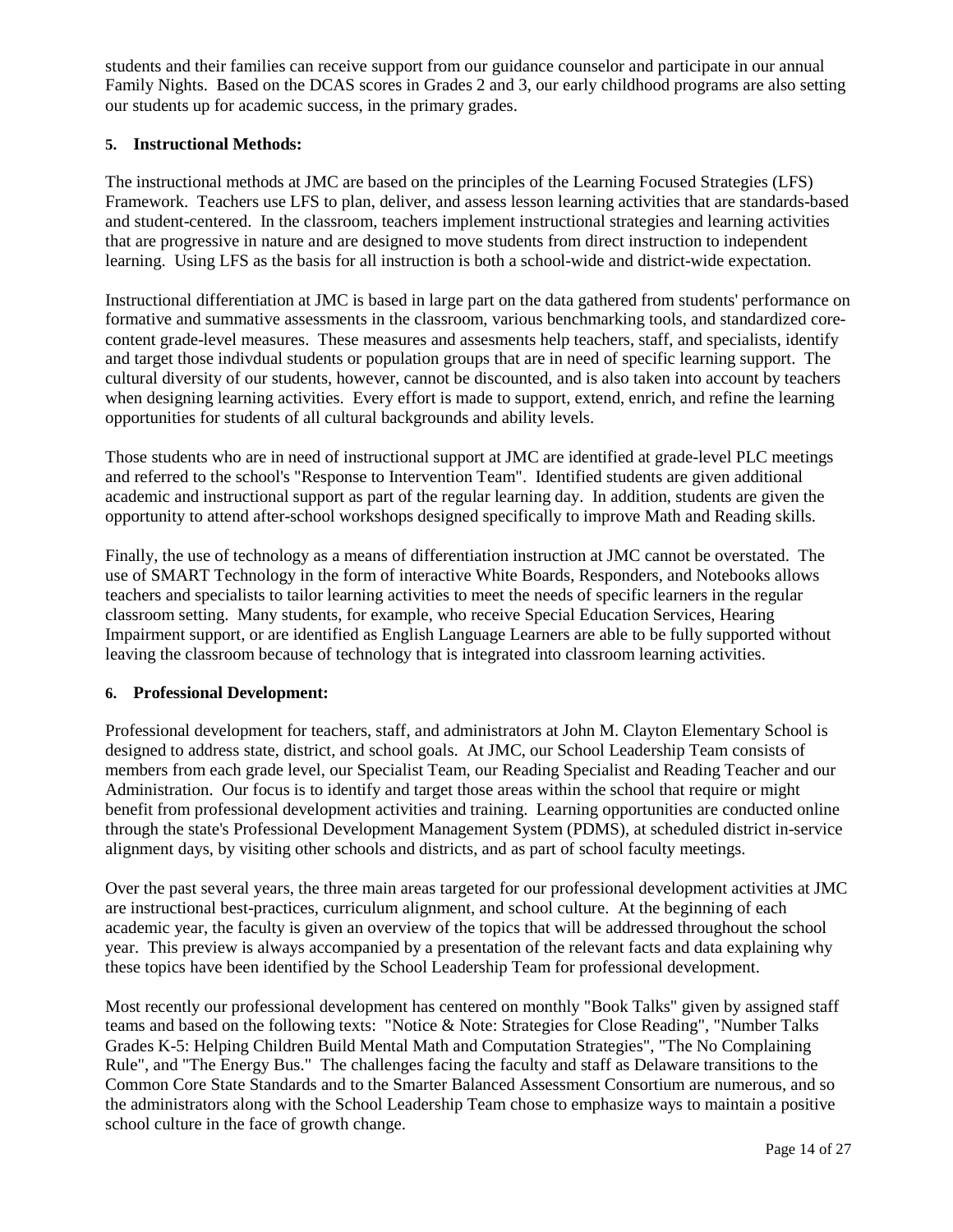In addition to the book talks, the staff has identified reading instruction as an area in need of enhancement and support, so the 95% Program has been adopted as a school-wide initiative aimed at improving students' reading ability by pinpointing student foundational reading skill deficits. Teachers are trained to deliver the program routines as part of their regular instruction and skill specific instruction during their small group Response To Intervention block. Students are screened at regular intervals to evaluate their progress.

Finally, school administrators are part of a district-wide year-long administrative Professional Learning Communities (PLC) focused on examining and successfully implementing lasting and positive changes to their school in the areas of curriculum and instruction.

### **7. School Leadership**

The philosophy of the staff and administration at John M. Clayton Elementary strongly believes that the principal is the instructional leader of the building. A good leader has to take responsibility both in the successes and the failures of their school. A good leader puts the needs of others first. A good leader is always looking to improve their school and then figures out a way to make those improvements no matter how difficult it might be. We truly believe that leadership defines how successful any school is. "A school without a leader will likely fail, and a principal who is not a leader will find themselves without a job quickly."

At JMC, we believe that the leader must be someone that provides direction and exercises influence as well as presents a vision. At JMC, we have shared goals with our staff to ensure that we have high-quality instruction occurring daily. Our job is to support our staff and establish conditions to help students succeed. We believe in the concept of teachers as leaders as well. This is an important component of "buy-in" toward student success. As the leaders, we need to establish high expectations. A principal needs to be adept with staff and balance tough love with earned praise. Every day we realize that we must be fair and consistent with both students and staff.

As the building leaders, we realize the importance of being highly organized and prepared. Each day presents its own unique set of challenges but by being organized and prepared we are equipped to meeting those challenges. This ensures that the staff can be successful in assisting our children to meet the Common Core Standards and tackle assessment. Essential decisions impact the teaching and learning process. These decisions involve what is taught in the classroom, how instruction is delivered and the culture within which we teach. As leaders we have the capability to propose staff development direction, determine curriculum and staffing patterns and what is the best fit for which grade level. In conclusion, participating in essential decisions that address teaching and learning is the primary focus for us each day. The focus needs to be on the learner and our building decision-making process should be thoughtful, purposeful, and well planned. Our purpose at JMC is to have quality, equity and results concluding with success for all students.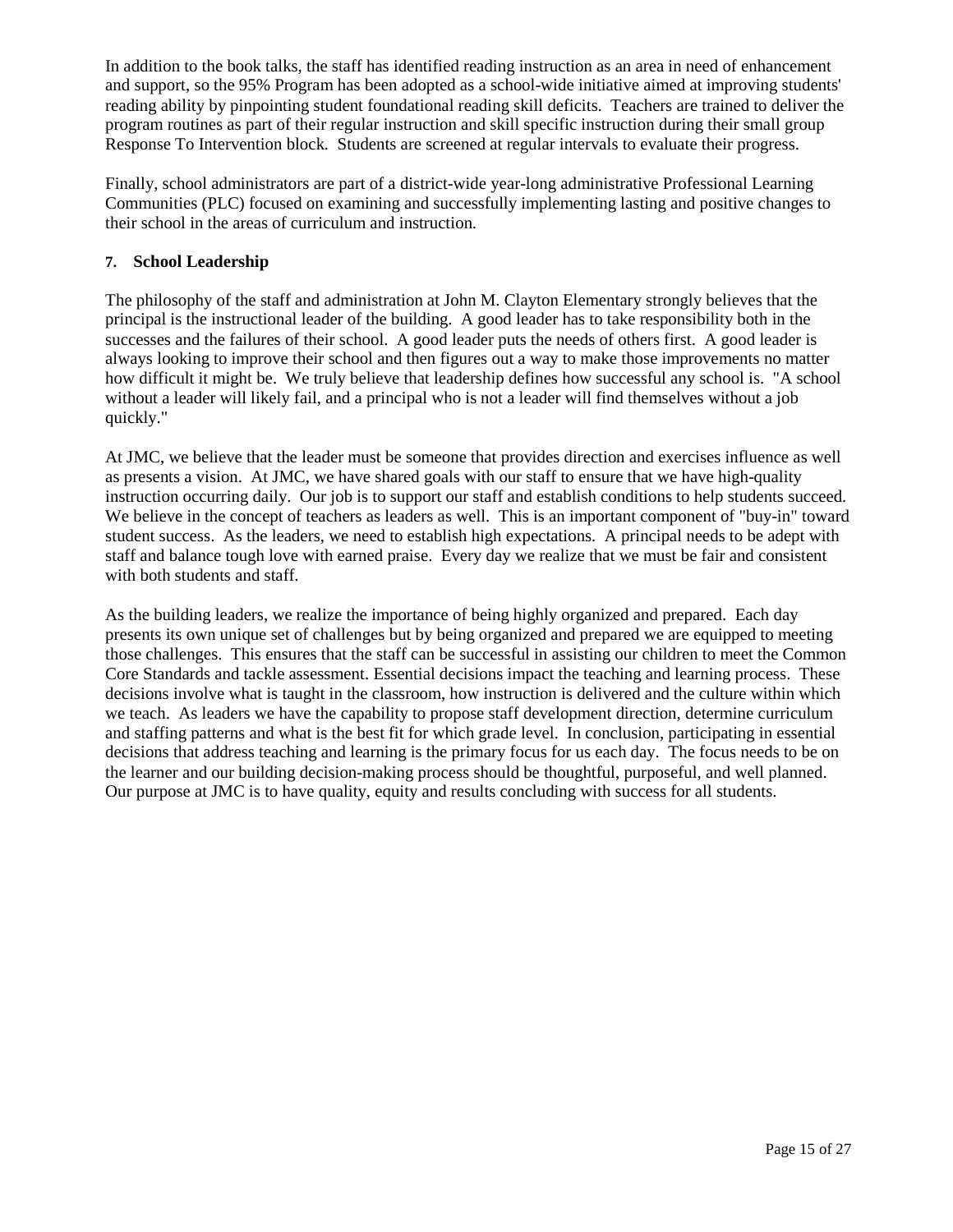**Subject:** <u>Math</u> **Test:** <u>DCAS</u><br> **All Students Tested/Grade:** 3 **Edition/Publ** Publisher: **American Institute for Research** 

# **All Students Tested/Grade:** 3 **Edition/Publication Year:** 2013

| School Year                      | 2012-2013       | $2011 - 2012$    | 2010-2011        | 2009-2010       | 2008-2009      |
|----------------------------------|-----------------|------------------|------------------|-----------------|----------------|
| Testing month                    | May             | May              | May              | Oct             | May            |
| <b>SCHOOL SCORES*</b>            |                 |                  |                  |                 |                |
| % Proficient plus % Advanced     | 99              | 100              | 77               | 94              | 97             |
| % Advanced                       | $\overline{58}$ | 49               | 28               | $\overline{54}$ | 51             |
| Number of students tested        | 78              | 81               | 79               | 71              | 74             |
| Percent of total students tested | 100             | 98               | 100              | 100             | 100            |
| Number of students tested with   | $\mathbf{1}$    | $\boldsymbol{0}$ | $\overline{0}$   | $\overline{0}$  | $\overline{0}$ |
| alternative assessment           |                 |                  |                  |                 |                |
| % of students tested with        | $\mathbf{1}$    | $\mathbf{0}$     | $\mathbf{0}$     | $\overline{0}$  | $\overline{0}$ |
| alternative assessment           |                 |                  |                  |                 |                |
| <b>SUBGROUP SCORES</b>           |                 |                  |                  |                 |                |
| 1. Free and Reduced-Price        |                 |                  |                  |                 |                |
| Meals/Socio-Economic/            |                 |                  |                  |                 |                |
| <b>Disadvantaged Students</b>    |                 |                  |                  |                 |                |
| % Proficient plus % Advanced     | 99              | 100              | 75               | 93              | 97             |
| % Advanced                       | 58              | 49               | 25               | 51              | 47             |
| Number of students tested        | 67              | 74               | 67               | 55              | 60             |
| 2. Students receiving Special    |                 |                  |                  |                 |                |
| <b>Education</b>                 |                 |                  |                  |                 |                |
| % Proficient plus % Advanced     | 92              | 100              | 50               | 89              | 100            |
| % Advanced                       | 39              | $\boldsymbol{0}$ | $\boldsymbol{0}$ | 44              | 20             |
| Number of students tested        | 13              | 6                | 8                | 9               | 10             |
| 3. English Language Learner      |                 |                  |                  |                 |                |
| <b>Students</b>                  |                 |                  |                  |                 |                |
| % Proficient plus % Advanced     | 93              | 100              | 67               | 83              | 100            |
| % Advanced                       | 29              | 11               | 22               | 33              | 55             |
| Number of students tested        | 14              | 18               | 9                | 6               | 20             |
| 4. Hispanic or Latino            |                 |                  |                  |                 |                |
| <b>Students</b>                  |                 |                  |                  |                 |                |
| % Proficient plus % Advanced     | 97              | 100              | 81               | 96              | 100            |
| % Advanced                       | 56              | 39               | 38               | 59              | 54             |
| Number of students tested        | 36              | 41               | 37               | 22              | 24             |
| 5. African- American             |                 |                  |                  |                 |                |
| <b>Students</b>                  |                 |                  |                  |                 |                |
| % Proficient plus % Advanced     | 100             | 100              | 57               | 83              | 92             |
| % Advanced                       | 44              | 47               | $\overline{7}$   | 28              | 28             |
| Number of students tested        | 16              | 17               | 14               | 18              | 25             |
| <b>6. Asian Students</b>         |                 |                  |                  |                 |                |
| % Proficient plus % Advanced     |                 | 100              | 100              | 100             | 100            |
| % Advanced                       |                 | 67               | 33               | 100             | 100            |
| Number of students tested        |                 | 6                | $\overline{3}$   | $\mathbf{1}$    | $\mathbf{1}$   |
| 7. American Indian or            |                 |                  |                  |                 |                |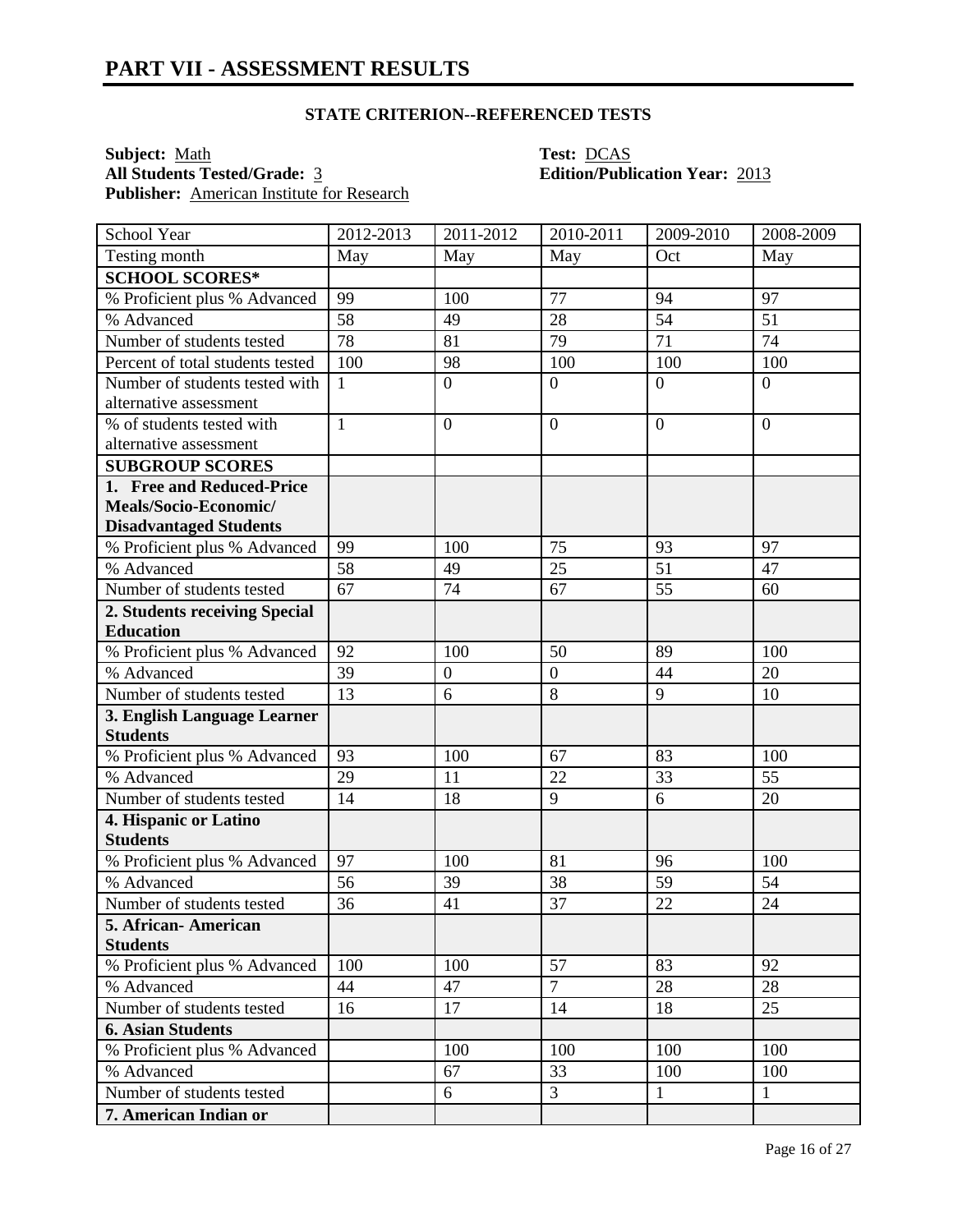| <b>Alaska Native Students</b>    |     |                |    |                |     |
|----------------------------------|-----|----------------|----|----------------|-----|
| % Proficient plus % Advanced     | 100 | 100            | 79 | 100            | 100 |
| % Advanced                       | 53  | 44             | 36 | 58             | 83  |
| Number of students tested        | 15  | 16             | 14 | 12             | 6   |
| 8. Native Hawaiian or other      |     |                |    |                |     |
| <b>Pacific Islander Students</b> |     |                |    |                |     |
| % Proficient plus % Advanced     |     |                |    |                |     |
| % Advanced                       |     |                |    |                |     |
| Number of students tested        |     |                |    |                |     |
| 9. White Students                |     |                |    |                |     |
| % Proficient plus % Advanced     | 98  | 100            | 81 | 97             | 100 |
| % Advanced                       | 64  | 51             | 31 | 64             | 60  |
| Number of students tested        | 47  | 41             | 48 | 39             | 42  |
| 10. Two or More Races            |     |                |    |                |     |
| identified Students              |     |                |    |                |     |
| % Proficient plus % Advanced     |     | 100            |    | 100            |     |
| % Advanced                       |     | $\overline{0}$ |    | $\overline{0}$ |     |
| Number of students tested        |     | 1              |    | $\mathbf{1}$   |     |
| 11. Other 1: Other 1             |     |                |    |                |     |
| % Proficient plus % Advanced     |     |                |    |                |     |
| % Advanced                       |     |                |    |                |     |
| Number of students tested        |     |                |    |                |     |
| 12. Other 2: Other 2             |     |                |    |                |     |
| % Proficient plus % Advanced     |     |                |    |                |     |
| % Advanced                       |     |                |    |                |     |
| Number of students tested        |     |                |    |                |     |
| 13. Other 3: Other 3             |     |                |    |                |     |
| % Proficient plus % Advanced     |     |                |    |                |     |
| % Advanced                       |     |                |    |                |     |
| Number of students tested        |     |                |    |                |     |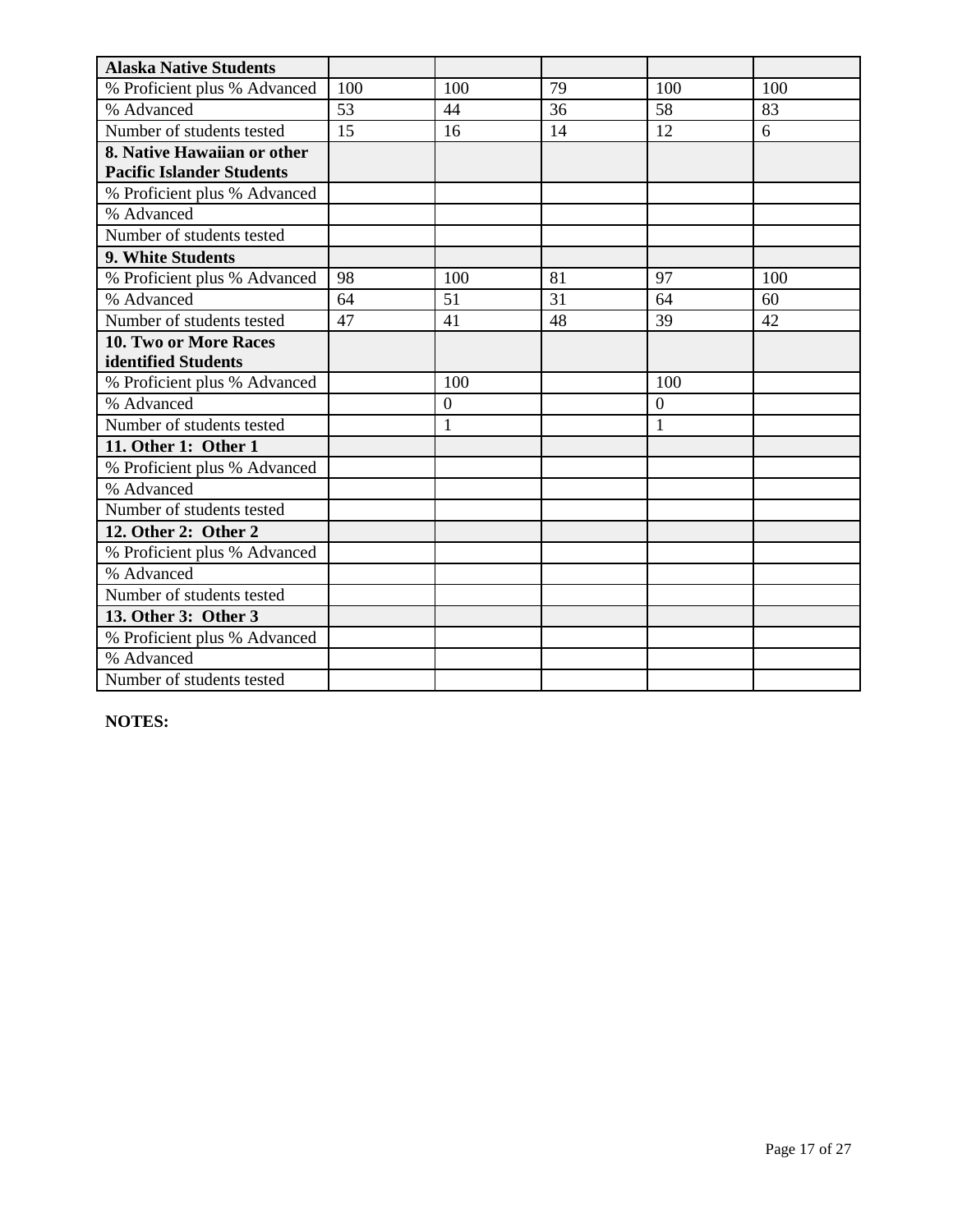### **Subject:** <u>Math</u> **Test:** <u>DCAS</u><br> **All Students Tested/Grade:** 4 **Test: DCAS**<br> **Edition/Publ Publisher:** American Institute for Research

# **All Students Tested/Grade:** 4 **Edition/Publication Year:** 2013

| School Year                                    | 2012-2013       | 2011-2012        | 2010-2011          | 2009-2010            | 2008-2009      |
|------------------------------------------------|-----------------|------------------|--------------------|----------------------|----------------|
| Testing month                                  | May             | May              | May                | May                  | May            |
| <b>SCHOOL SCORES*</b>                          |                 |                  |                    |                      |                |
| % Proficient plus % Advanced                   | 100             | 99               | 71                 | 86                   | 94             |
| % Advanced                                     | 54              | 47               | 17                 | 58                   | 58             |
| Number of students tested                      | 78              | 78               | 76                 | 69                   | 73             |
| Percent of total students tested               | 99              | 98               | 100                | 100                  | 100            |
| Number of students tested with                 | $\overline{0}$  | $\boldsymbol{0}$ | $\mathbf{0}$       | $\overline{0}$       | $\mathbf{1}$   |
| alternative assessment                         |                 |                  |                    |                      |                |
| % of students tested with                      | $\overline{0}$  | $\boldsymbol{0}$ | $\overline{0}$     | $\overline{0}$       | $\mathbf{1}$   |
| alternative assessment                         |                 |                  |                    |                      |                |
| <b>SUBGROUP SCORES</b>                         |                 |                  |                    |                      |                |
| 1. Free and Reduced-Price                      |                 |                  |                    |                      |                |
| Meals/Socio-Economic/                          |                 |                  |                    |                      |                |
| <b>Disadvantaged Students</b>                  |                 |                  |                    |                      |                |
| % Proficient plus % Advanced                   | 100             | 100              | 71                 | 84                   | 95             |
| % Advanced                                     | 55              | 42               | 13                 | 51                   | 51             |
| Number of students tested                      | 71              | 67               | 61                 | 57                   | 57             |
| 2. Students receiving Special                  |                 |                  |                    |                      |                |
| <b>Education</b>                               |                 |                  |                    |                      |                |
| % Proficient plus % Advanced                   | 100             | 100              | 30                 | 39                   | 93             |
| % Advanced                                     | 33              | 11               | $\mathbf{0}$       | 15                   | 33             |
| Number of students tested                      | 6               | 9                | 10                 | 13                   | 15             |
| 3. English Language Learner<br><b>Students</b> |                 |                  |                    |                      |                |
|                                                |                 |                  |                    |                      |                |
| % Proficient plus % Advanced<br>% Advanced     | 100             | 75               | 50<br>$\mathbf{0}$ | 50<br>$\overline{0}$ | 92<br>42       |
|                                                | 33              | $\boldsymbol{0}$ | 8                  | $\overline{2}$       |                |
| Number of students tested                      | 12              | 3                |                    |                      | 12             |
| 4. Hispanic or Latino<br><b>Students</b>       |                 |                  |                    |                      |                |
| % Proficient plus % Advanced                   | 100             | 98               | 79                 | 90                   | 96             |
| % Advanced                                     | 49              | 42               | 17                 | 58                   | 55             |
| Number of students tested                      | $\overline{39}$ | 41               | 29                 | 19                   | 22             |
| 5. African - American                          |                 |                  |                    |                      |                |
| <b>Students</b>                                |                 |                  |                    |                      |                |
| % Proficient plus % Advanced                   | 100             | 100              | 50                 | 75                   | 88             |
| % Advanced                                     | 44              | 36               | $\overline{5}$     | 42                   | 38             |
| Number of students tested                      | 16              | 14               | 22                 | 24                   | 24             |
| <b>6. Asian Students</b>                       |                 |                  |                    |                      |                |
| % Proficient plus % Advanced                   | 100             | 100              | 100                | 100                  | 100            |
| % Advanced                                     | 67              | 67               | 100                | 100                  | 100            |
| Number of students tested                      | 6               | 3                | $\mathbf{1}$       | $\mathbf{1}$         | $\overline{2}$ |
| 7. American Indian or                          |                 |                  |                    |                      |                |
| <b>Alaska Native Students</b>                  |                 |                  |                    |                      |                |
| % Proficient plus % Advanced                   | 100             | 100              | 77                 | 100                  | 100            |
| % Advanced                                     | 46              | 42               | 23                 | 71                   | 100            |
|                                                |                 |                  |                    |                      |                |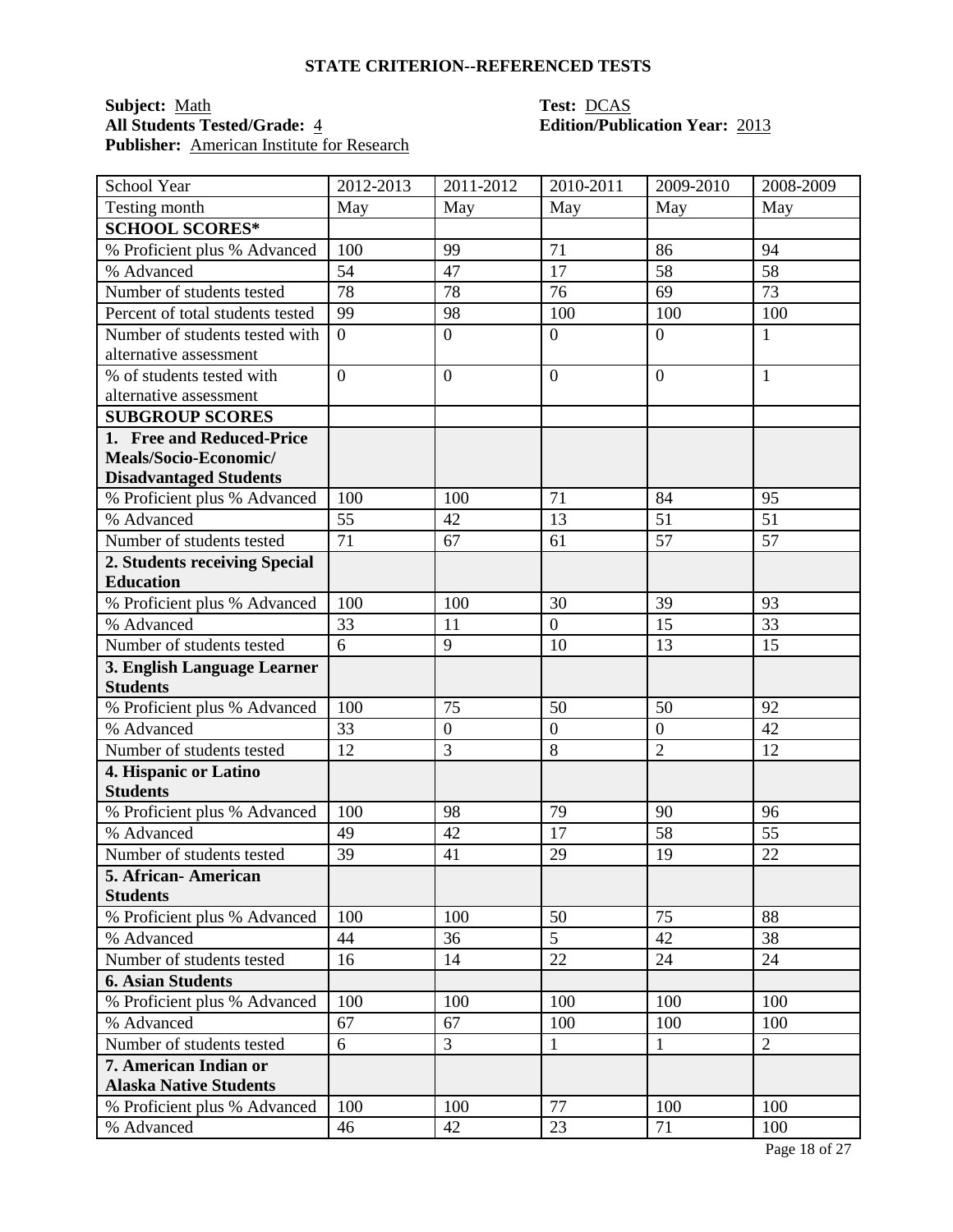| Number of students tested        | 13  | 12 | 13 | $\overline{7}$ | 1   |
|----------------------------------|-----|----|----|----------------|-----|
| 8. Native Hawaiian or other      |     |    |    |                |     |
| <b>Pacific Islander Students</b> |     |    |    |                |     |
| % Proficient plus % Advanced     |     |    |    |                |     |
| % Advanced                       |     |    |    |                |     |
| Number of students tested        |     |    |    |                |     |
| 9. White Students                |     |    |    |                |     |
| % Proficient plus % Advanced     | 100 | 98 | 80 | 89             | 98  |
| % Advanced                       | 58  | 51 | 20 | 65             | 63  |
| Number of students tested        | 43  | 49 | 40 | 37             | 43  |
| <b>10. Two or More Races</b>     |     |    |    |                |     |
| identified Students              |     |    |    |                |     |
| % Proficient plus % Advanced     |     |    |    |                | 100 |
| % Advanced                       |     |    |    |                | 100 |
| Number of students tested        |     |    |    |                | 3   |
| 11. Other 1: Other 1             |     |    |    |                |     |
| % Proficient plus % Advanced     |     |    |    |                |     |
| % Advanced                       |     |    |    |                |     |
| Number of students tested        |     |    |    |                |     |
| 12. Other 2: Other 2             |     |    |    |                |     |
| % Proficient plus % Advanced     |     |    |    |                |     |
| % Advanced                       |     |    |    |                |     |
| Number of students tested        |     |    |    |                |     |
| 13. Other 3: Other 3             |     |    |    |                |     |
| % Proficient plus % Advanced     |     |    |    |                |     |
| % Advanced                       |     |    |    |                |     |
| Number of students tested        |     |    |    |                |     |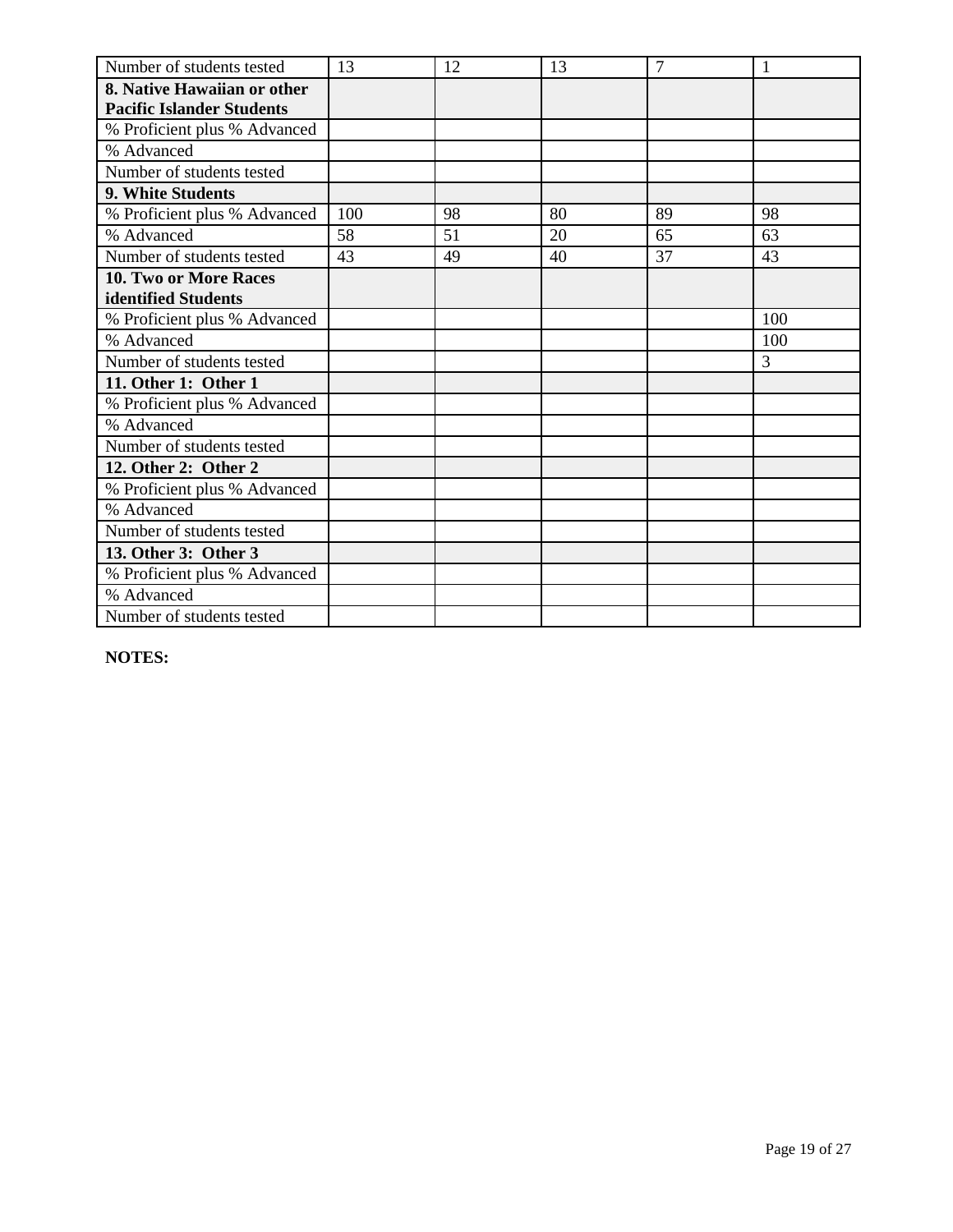### **Subject:** <u>Math</u><br> **All Students Tested/Grade:** 5 **Test: DCAS**<br> **Edition/Publication Year:** 2013 **All Students Tested/Grade:** 5 **Edition/Publication Year:** 2013 **Publisher:** American Institute for Research

| School Year                                    | 2012-2013      | 2011-2012      | 2010-2011        | 2009-2010      | 2008-2009        |
|------------------------------------------------|----------------|----------------|------------------|----------------|------------------|
| Testing month                                  | May            | May            | May              | May            | May              |
| <b>SCHOOL SCORES*</b>                          |                |                |                  |                |                  |
| % Proficient plus % Advanced                   | 95             | 94             | 87               | 89             | 87               |
| % Advanced                                     | 60             | 42             | 51               | 26             | 35               |
| Number of students tested                      | 75             | 77             | 63               | 72             | 54               |
| Percent of total students tested               | 100            | 99             | 100              | 100            | 100              |
| Number of students tested with                 | $\overline{0}$ | $\overline{2}$ | $\overline{0}$   | $\mathbf{1}$   | $\overline{0}$   |
| alternative assessment                         |                |                |                  |                |                  |
| % of students tested with                      | $\overline{0}$ | 3              | $\boldsymbol{0}$ | $\mathbf{1}$   | $\overline{0}$   |
| alternative assessment                         |                |                |                  |                |                  |
| <b>SUBGROUP SCORES</b>                         |                |                |                  |                |                  |
| 1. Free and Reduced-Price                      |                |                |                  |                |                  |
| Meals/Socio-Economic/                          |                |                |                  |                |                  |
| <b>Disadvantaged Students</b>                  |                |                |                  |                |                  |
| % Proficient plus % Advanced                   | 94             | 93             | 86               | 88             | 86               |
| % Advanced                                     | 56             | 39             | 46               | 22             | 33               |
| Number of students tested                      | 66             | 61             | 55               | 59             | 43               |
| 2. Students receiving Special                  |                |                |                  |                |                  |
| <b>Education</b>                               |                |                |                  |                |                  |
| % Proficient plus % Advanced                   | 100            | 100            | 54               | 73             | 56               |
| % Advanced                                     | 50             | 46             | $\boldsymbol{0}$ | 18             | 11               |
| Number of students tested                      | 10             | 13             | 13               | 11             | 9                |
| 3. English Language Learner<br><b>Students</b> |                |                |                  |                |                  |
| % Proficient plus % Advanced                   | 67             | 100            | 67               | 67             | 92               |
| % Advanced                                     | $\overline{0}$ | 50             | 17               | $\overline{0}$ | 58               |
| Number of students tested                      | $\overline{3}$ | 6              | 6                | 3              | 12               |
| 4. Hispanic or Latino                          |                |                |                  |                |                  |
| <b>Students</b>                                |                |                |                  |                |                  |
| % Proficient plus % Advanced                   | 95             | 97             | 92               | 96             | 90               |
| % Advanced                                     | 65             | 59             | 50               | 27             | 45               |
| Number of students tested                      | 40             | 29             | 24               | 22             | 20               |
| 5. African-American                            |                |                |                  |                |                  |
| <b>Students</b>                                |                |                |                  |                |                  |
| % Proficient plus % Advanced                   | 83             | 95             | 79               | 80             | 71               |
| % Advanced                                     | 33             | 26             | 42               | 16             | 21               |
| Number of students tested                      | 12             | 19             | 19               | 25             | 14               |
| <b>6. Asian Students</b>                       |                |                |                  |                |                  |
| % Proficient plus % Advanced                   | 100            | 100            | 100              | 100            | 100              |
| % Advanced                                     | 67             | 100            | $\overline{0}$   | 33             | $\boldsymbol{0}$ |
| Number of students tested                      | $\overline{3}$ | 1              | $\mathbf{1}$     | $\overline{3}$ | 1                |
| 7. American Indian or                          |                |                |                  |                |                  |
| <b>Alaska Native Students</b>                  |                |                |                  |                |                  |
| % Proficient plus % Advanced                   | 100            | 92             | 89               | 100            | 100              |
| % Advanced                                     | 58             | 62             | 78               | 100            | 50               |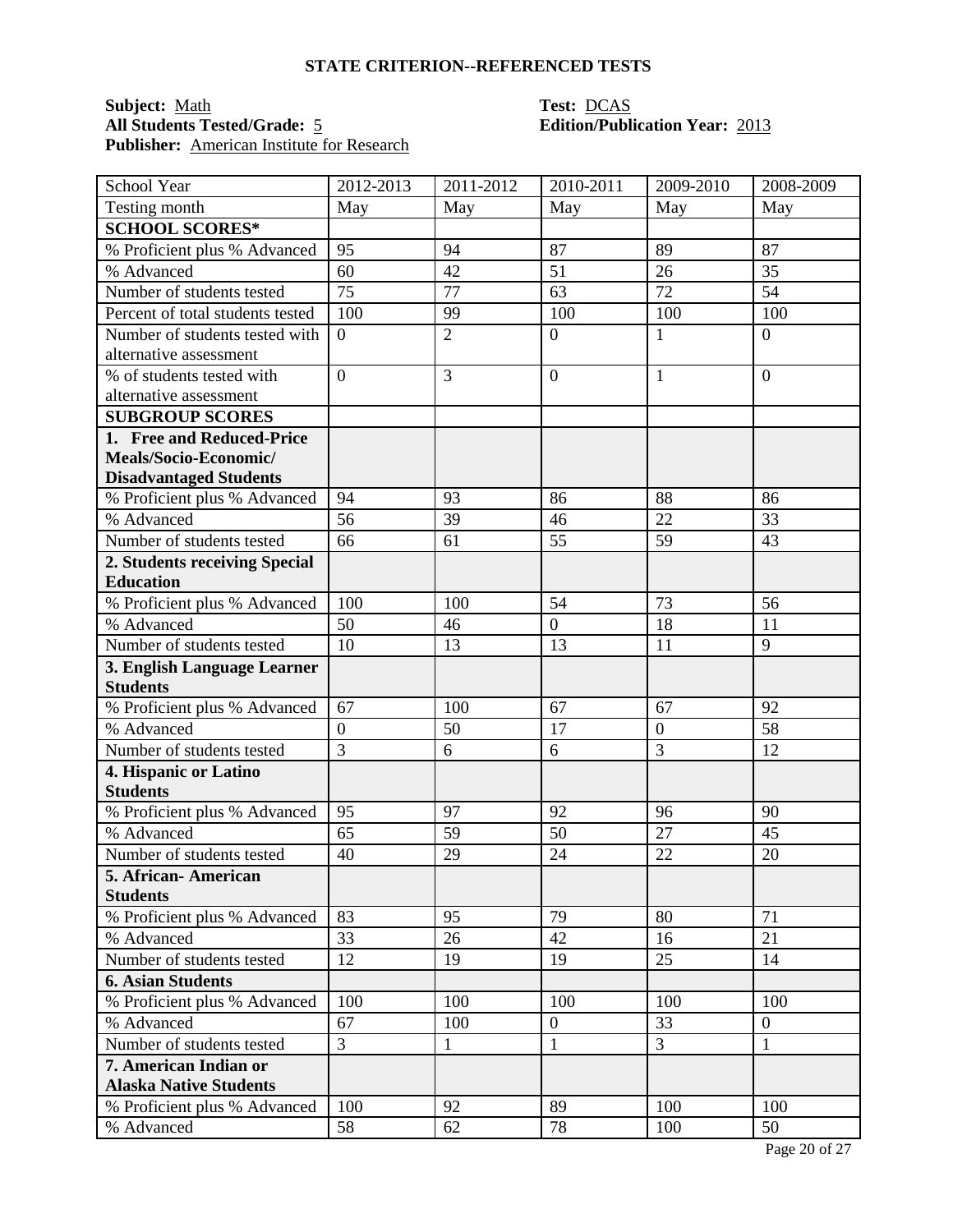| Number of students tested        | 12 | 13 | 9  |                | $\overline{2}$ |
|----------------------------------|----|----|----|----------------|----------------|
| 8. Native Hawaiian or other      |    |    |    |                |                |
| <b>Pacific Islander Students</b> |    |    |    |                |                |
| % Proficient plus % Advanced     |    |    |    |                |                |
| % Advanced                       |    |    |    |                |                |
| Number of students tested        |    |    |    |                |                |
| 9. White Students                |    |    |    |                |                |
| % Proficient plus % Advanced     | 96 | 93 | 91 | 93             | 91             |
| % Advanced                       | 67 | 46 | 50 | 29             | 44             |
| Number of students tested        | 48 | 44 | 34 | 41             | 34             |
| <b>10. Two or More Races</b>     |    |    |    |                |                |
| identified Students              |    |    |    |                |                |
| % Proficient plus % Advanced     |    |    |    | 100            | 100            |
| % Advanced                       |    |    |    | 50             | $\Omega$       |
| Number of students tested        |    |    |    | $\overline{2}$ | 3              |
| 11. Other 1: Other 1             |    |    |    |                |                |
| % Proficient plus % Advanced     |    |    |    |                |                |
| % Advanced                       |    |    |    |                |                |
| Number of students tested        |    |    |    |                |                |
| 12. Other 2: Other 2             |    |    |    |                |                |
| % Proficient plus % Advanced     |    |    |    |                |                |
| % Advanced                       |    |    |    |                |                |
| Number of students tested        |    |    |    |                |                |
| 13. Other 3: Other 3             |    |    |    |                |                |
| % Proficient plus % Advanced     |    |    |    |                |                |
| % Advanced                       |    |    |    |                |                |
| Number of students tested        |    |    |    |                |                |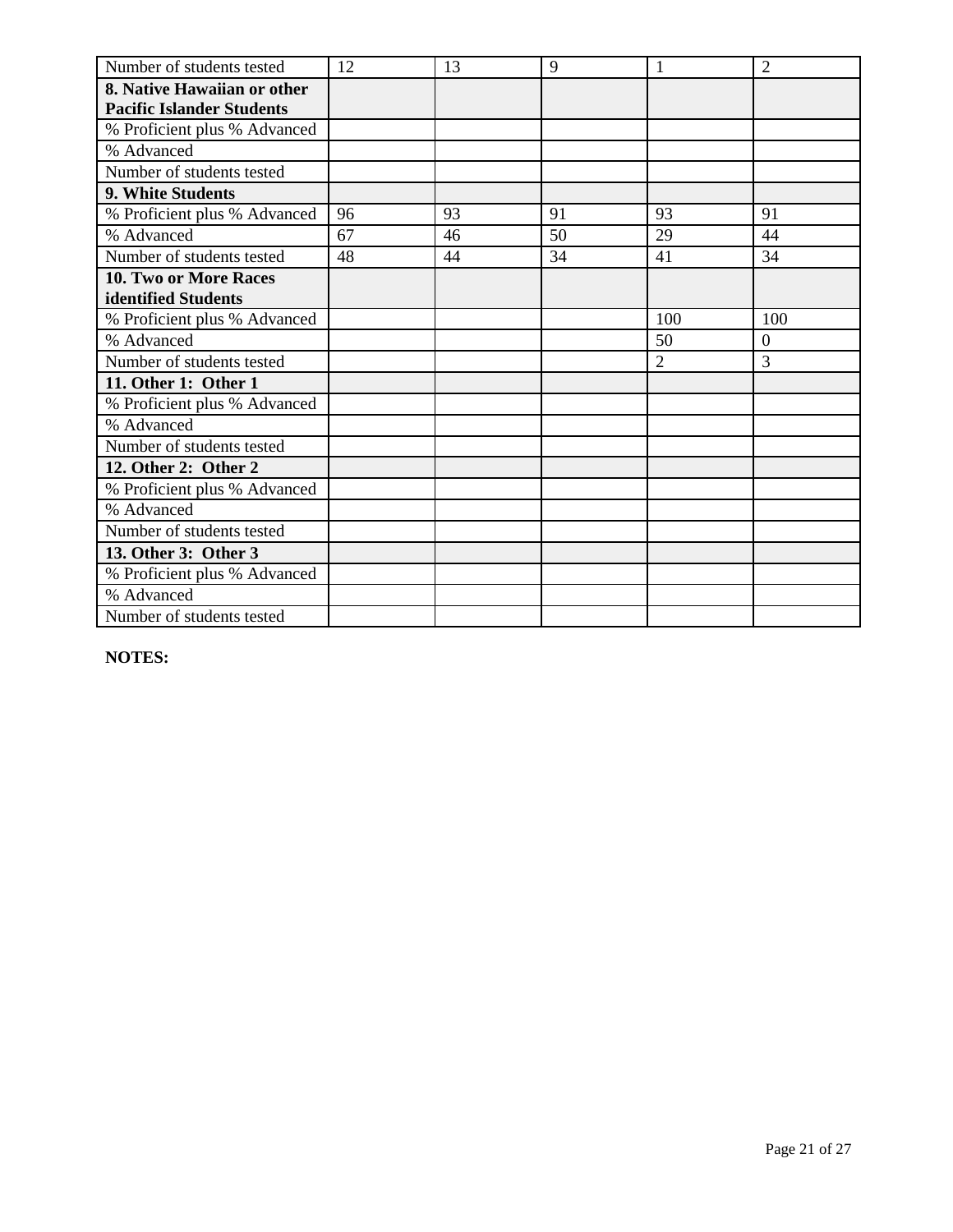## **Subject:** <u>Reading/ELA</u> **Test:** <u>DCAS</u><br> **All Students Tested/Grade:** 3 **Edition/Publ** Publisher: <u>American Institute for Research</u>

# **Edition/Publication Year: 2013**

| School Year                           | 2012-2013       | 2011-2012        | $\overline{2010}$ -2011 | 2009-2010        | 2008-2009      |
|---------------------------------------|-----------------|------------------|-------------------------|------------------|----------------|
| Testing month                         | May             | May              | May                     | May              | May            |
| <b>SCHOOL SCORES*</b>                 |                 |                  |                         |                  |                |
| % Meets/% Advanced                    | 90              | 98               | 60                      | 81               | 86             |
| % Advanced                            | 58              | 52               | 20                      | 27               | 48             |
| Number of students tested             | 77              | 81               | 79                      | 67               | 64             |
| Percent of total students tested      | 100             | 98               | 100                     | 100              | 100            |
| Number of students tested with        | $\mathbf{1}$    | $\boldsymbol{0}$ | $\overline{0}$          | $\overline{0}$   | $\overline{0}$ |
| alternative assessment                |                 |                  |                         |                  |                |
| % of students tested with             | $\mathbf{1}$    | $\overline{0}$   | $\overline{0}$          | $\overline{0}$   | $\Omega$       |
| alternative assessment                |                 |                  |                         |                  |                |
| <b>SUBGROUP SCORES</b>                |                 |                  |                         |                  |                |
| 1. Free and Reduced-Price             |                 |                  |                         |                  |                |
| Meals/Socio-Economic/                 |                 |                  |                         |                  |                |
| <b>Disadvantaged Students</b>         |                 |                  |                         |                  |                |
| % Meets/% Advanced                    | 93              | 97               | 55                      | 79               | 83             |
| % Advanced                            | $\overline{57}$ | 49               | 18                      | 21               | 44             |
| Number of students tested             | 67              | 74               | 67                      | 52               | 52             |
| 2. Students receiving Special         |                 |                  |                         |                  |                |
| <b>Education</b>                      |                 |                  |                         |                  |                |
| % Meets/% Advanced                    | 85              | 100              | 38                      | 80               |                |
| % Advanced                            | 46              | 17               | $\overline{0}$          | 20               |                |
| Number of students tested             | 13              | 6                | 8                       | $\overline{5}$   |                |
| 3. English Language Learner           |                 |                  |                         |                  |                |
| <b>Students</b>                       |                 |                  |                         |                  |                |
| % Meets/% Advanced                    | 86              | 94               | 22                      | 75               | 95             |
| % Advanced                            | 29              | 28               | $\overline{0}$          | $\overline{0}$   | 40             |
| Number of students tested             | 14              | 18               | 9                       | $\overline{4}$   | 20             |
| 4. Hispanic or Latino                 |                 |                  |                         |                  |                |
| <b>Students</b>                       |                 |                  |                         |                  |                |
| % Meets/% Advanced                    | 92              | 98               | 65<br>22                | 95               | 91             |
| % Advanced                            | 58              | 49               |                         | 30               | 36             |
| Number of students tested             | 36              | 41               | 37                      | 20               | 22             |
| 5. African - American                 |                 |                  |                         |                  |                |
| <b>Students</b><br>% Meets/% Advanced | 81              | 94               | 43                      | 47               | 65             |
| % Advanced                            | 44              | 29               | 14                      | 12               | 40             |
| Number of students tested             | 16              | 17               | 14                      | 17               | 20             |
| <b>6. Asian Students</b>              |                 |                  |                         |                  |                |
| % Meets/% Advanced                    |                 | 100              | 100                     | 100              | 100            |
| % Advanced                            |                 | 50               | $\overline{0}$          | $\boldsymbol{0}$ | $\overline{0}$ |
| Number of students tested             |                 | 6                | 3                       | $\mathbf{1}$     | 1              |
| 7. American Indian or                 |                 |                  |                         |                  |                |
| <b>Alaska Native Students</b>         |                 |                  |                         |                  |                |
| % Meets/% Advanced                    | 73              | 100              | 50                      | 100              | 100            |
| % Advanced                            | 40              | 63               | 14                      | 18               | 50             |
|                                       |                 |                  |                         |                  |                |

Page 22 of 27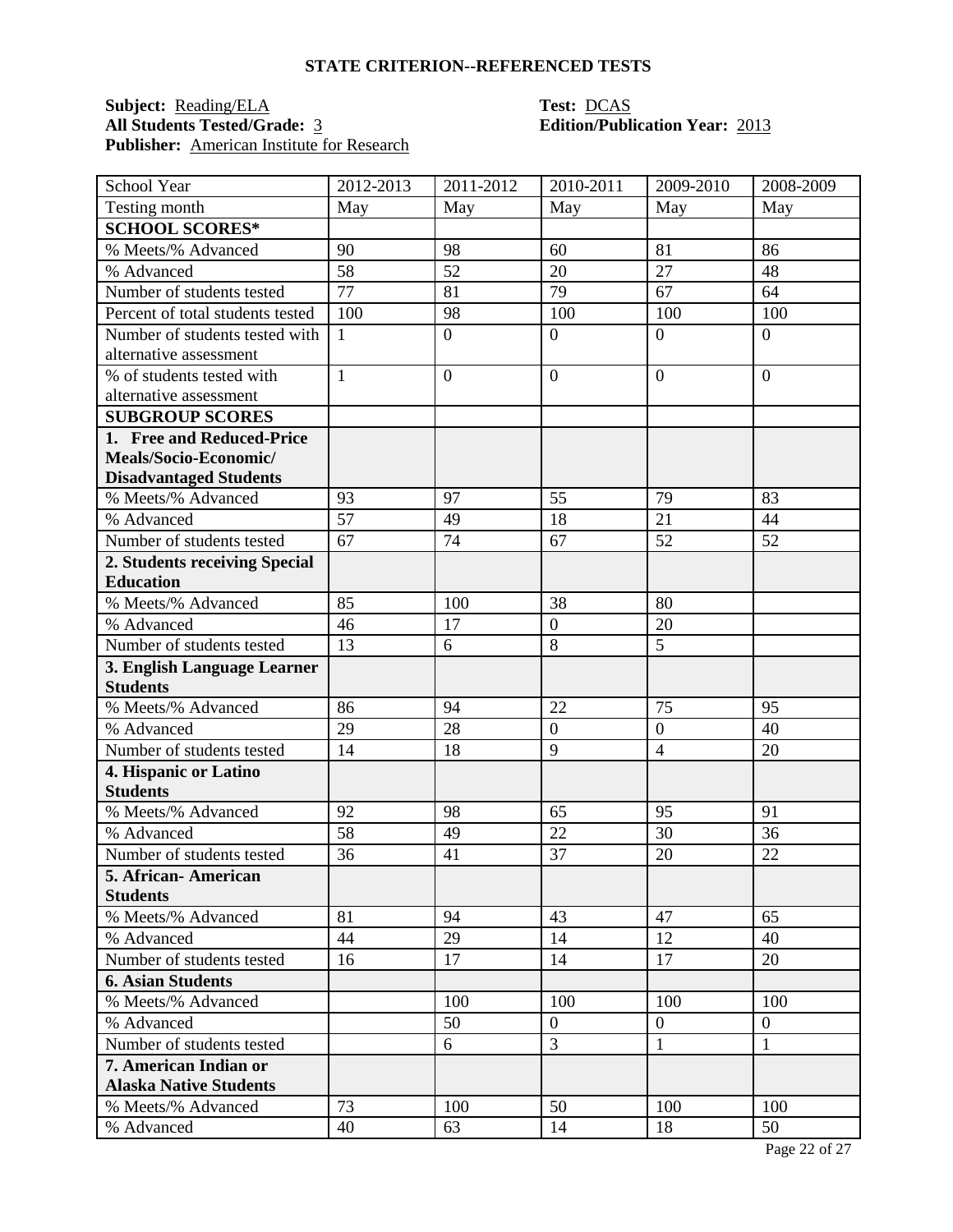| Number of students tested        | 15 | 16           | 14 | 11             | 6              |
|----------------------------------|----|--------------|----|----------------|----------------|
| 8. Native Hawaiian or other      |    |              |    |                |                |
| <b>Pacific Islander Students</b> |    |              |    |                |                |
| % Meets/% Advanced               |    |              |    |                |                |
| % Advanced                       |    |              |    |                |                |
| Number of students tested        |    |              |    |                |                |
| <b>9. White Students</b>         |    |              |    |                |                |
| % Meets/% Advanced               | 98 | 98           | 65 | 89             | 95             |
| % Advanced                       | 68 | 56           | 25 | 38             | 54             |
| Number of students tested        | 47 | 41           | 48 | 37             | 37             |
| 10. Two or More Races            |    |              |    |                |                |
| identified Students              |    |              |    |                |                |
| % Meets/% Advanced               |    | 100          |    | 100            | $\overline{0}$ |
| % Advanced                       |    | 100          |    | $\overline{0}$ |                |
| Number of students tested        |    | $\mathbf{1}$ |    | $\mathbf{1}$   |                |
| 11. Other 1: Other 1             |    |              |    |                |                |
| % Meets/% Advanced               |    |              |    |                |                |
| % Advanced                       |    |              |    |                |                |
| Number of students tested        |    |              |    |                |                |
| 12. Other 2: Other 2             |    |              |    |                |                |
| % Meets/% Advanced               |    |              |    |                |                |
| % Advanced                       |    |              |    |                |                |
| Number of students tested        |    |              |    |                |                |
| 13. Other 3: Other 3             |    |              |    |                |                |
| % Meets/% Advanced               |    |              |    |                |                |
| % Advanced                       |    |              |    |                |                |
| Number of students tested        |    |              |    |                |                |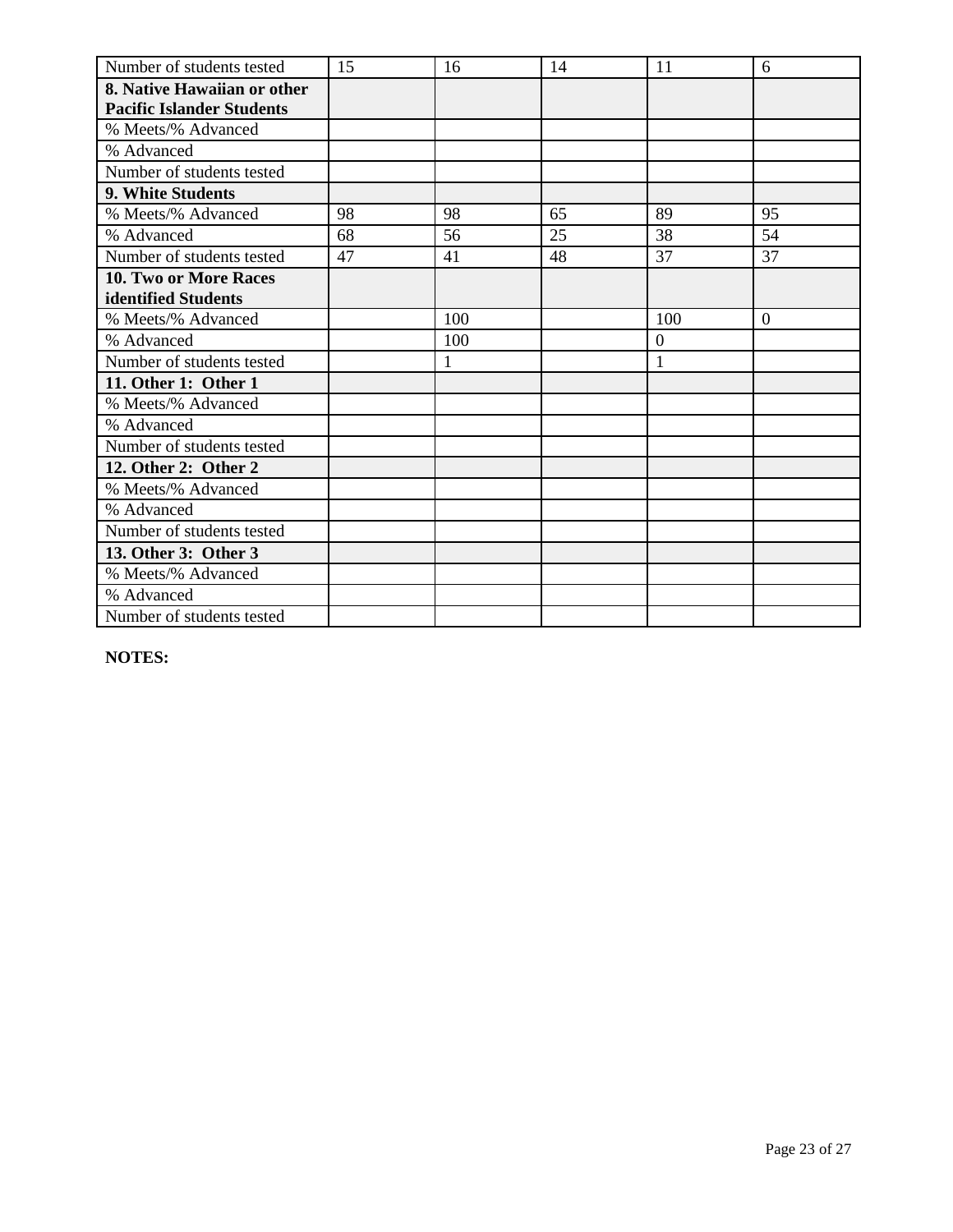### **Subject:** <u>Reading/ELA</u> **Test:** <u>DCAS</u><br> **All Students Tested/Grade:** 4 **Edition/Publ** Publisher: **American Institute for Research**

# **All Students Tested/Grade:** 4 **Edition/Publication Year:** 2013

| School Year                      | 2012-2013        | 2011-2012        | 2010-2011        | 2009-2010        | 2008-2009      |
|----------------------------------|------------------|------------------|------------------|------------------|----------------|
| Testing month                    | May              | May              | May              | May              | May            |
| <b>SCHOOL SCORES*</b>            |                  |                  |                  |                  |                |
| % Proficient plus % Advanced     | 83               | 88               | 46               | 87               | 90             |
| % Advanced                       | 32               | 43               | 18               | 43               | 47             |
| Number of students tested        | 78               | 77               | 71               | 61               | 62             |
| Percent of total students tested | 99               | 98               | 100              | 100              | 100            |
| Number of students tested with   | $\overline{0}$   | $\boldsymbol{0}$ | $\mathbf{0}$     | $\overline{0}$   | $\mathbf{1}$   |
| alternative assessment           |                  |                  |                  |                  |                |
| % of students tested with        | $\overline{0}$   | $\boldsymbol{0}$ | $\overline{0}$   | $\overline{0}$   | $\overline{2}$ |
| alternative assessment           |                  |                  |                  |                  |                |
| <b>SUBGROUP SCORES</b>           |                  |                  |                  |                  |                |
| 1. Free and Reduced-Price        |                  |                  |                  |                  |                |
| Meals/Socio-Economic/            |                  |                  |                  |                  |                |
| <b>Disadvantaged Students</b>    |                  |                  |                  |                  |                |
| % Proficient plus % Advanced     | 83               | 90               | 42               | 84               | 87             |
| % Advanced                       | 27               | 40               | 14               | 43               | 33             |
| Number of students tested        | 71               | 67               | 57               | 49               | 46             |
| 2. Students receiving Special    |                  |                  |                  |                  |                |
| <b>Education</b>                 |                  |                  |                  |                  |                |
| % Proficient plus % Advanced     | 83               | 67               | $\boldsymbol{0}$ | 60               | 75             |
| % Advanced                       | $\boldsymbol{0}$ | 22               | $\boldsymbol{0}$ | 20               | 50             |
| Number of students tested        | 6                | 9                | 5                | 5                | $\overline{4}$ |
| 3. English Language Learner      |                  |                  |                  |                  |                |
| <b>Students</b>                  |                  |                  |                  |                  |                |
| % Proficient plus % Advanced     | 83               | 33               | 33               | $\overline{0}$   | 100            |
| % Advanced                       | 8                | $\boldsymbol{0}$ | $\mathbf{0}$     | $\boldsymbol{0}$ | 20             |
| Number of students tested        | 12               | 3                | 6                | $\mathbf{1}$     | 10             |
| 4. Hispanic or Latino            |                  |                  |                  |                  |                |
| <b>Students</b>                  |                  |                  |                  |                  |                |
| % Proficient plus % Advanced     | 87               | 88               | 52               | 88               | 94             |
| % Advanced                       | 21               | 45               | 26               | 41               | 39             |
| Number of students tested        | 39               | 40               | 27               | 17               | 18             |
| 5. African - American            |                  |                  |                  |                  |                |
| <b>Students</b>                  |                  |                  |                  |                  |                |
| % Proficient plus % Advanced     | 69               | 93               | 35               | 74               | 79             |
| % Advanced                       | 25               | 29               | 10               | 32               | 26             |
| Number of students tested        | 16               | 14               | 20               | 19               | 19             |
| <b>6. Asian Students</b>         |                  |                  |                  |                  |                |
| % Proficient plus % Advanced     | 100              | 100              | $\overline{0}$   | 100              | 100            |
| % Advanced                       | 33               | 33               | $\boldsymbol{0}$ | $\boldsymbol{0}$ | 50             |
| Number of students tested        | 6                | 3                | $\mathbf{1}$     | $\mathbf{1}$     | $\overline{2}$ |
| 7. American Indian or            |                  |                  |                  |                  |                |
| <b>Alaska Native Students</b>    |                  |                  |                  |                  |                |
| % Proficient plus % Advanced     | 92               | 92               | 50               | 86               |                |
| % Advanced                       | 31               | 33               | 33               | 43               |                |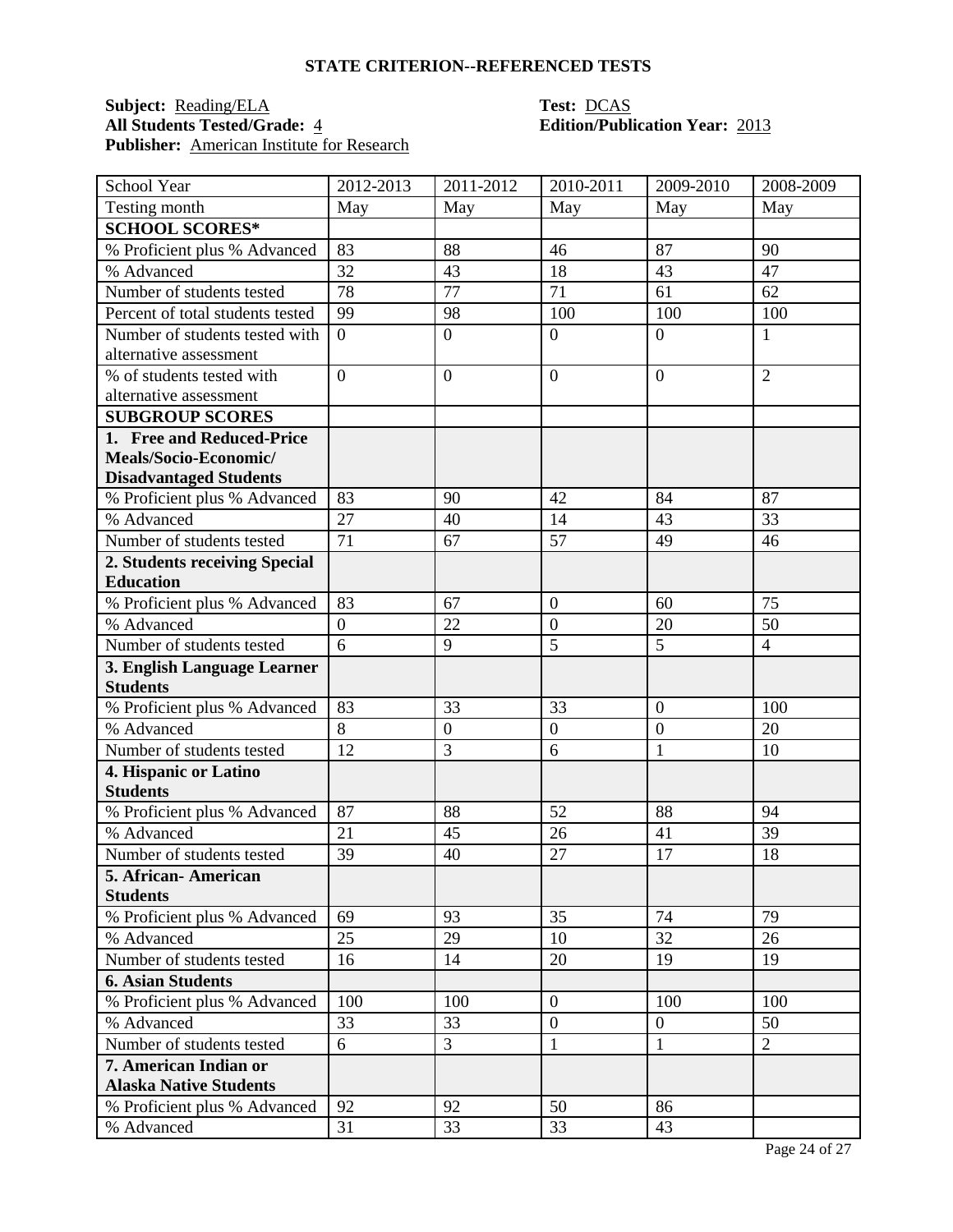| Number of students tested        | 13 | 12 | 12 | $\overline{7}$ |     |
|----------------------------------|----|----|----|----------------|-----|
| 8. Native Hawaiian or other      |    |    |    |                |     |
| <b>Pacific Islander Students</b> |    |    |    |                |     |
| % Proficient plus % Advanced     |    |    |    |                |     |
| % Advanced                       |    |    |    |                |     |
| Number of students tested        |    |    |    |                |     |
| 9. White Students                |    |    |    |                |     |
| % Proficient plus % Advanced     | 84 | 85 | 53 | 94             | 95  |
| % Advanced                       | 35 | 50 | 18 | 50             | 58  |
| Number of students tested        | 43 | 48 | 38 | 34             | 38  |
| <b>10. Two or More Races</b>     |    |    |    |                |     |
| identified Students              |    |    |    |                |     |
| % Proficient plus % Advanced     |    |    |    |                | 100 |
| % Advanced                       |    |    |    |                | 33  |
| Number of students tested        |    |    |    |                | 3   |
| 11. Other 1: Other 1             |    |    |    |                |     |
| % Proficient plus % Advanced     |    |    |    |                |     |
| % Advanced                       |    |    |    |                |     |
| Number of students tested        |    |    |    |                |     |
| 12. Other 2: Other 2             |    |    |    |                |     |
| % Proficient plus % Advanced     |    |    |    |                |     |
| % Advanced                       |    |    |    |                |     |
| Number of students tested        |    |    |    |                |     |
| 13. Other 3: Other 3             |    |    |    |                |     |
| % Proficient plus % Advanced     |    |    |    |                |     |
| % Advanced                       |    |    |    |                |     |
| Number of students tested        |    |    |    |                |     |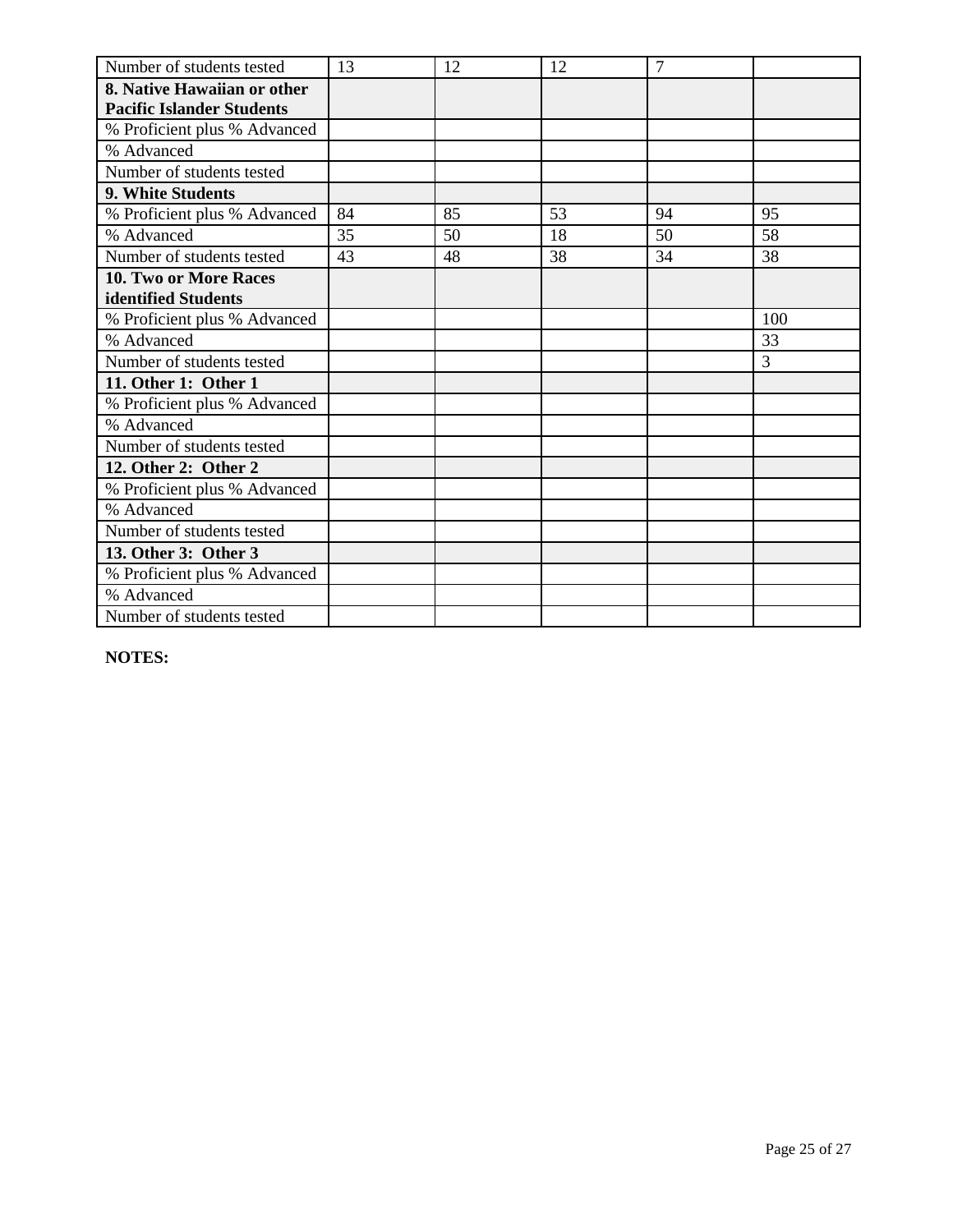## **Subject:** <u>Reading/ELA</u> **Test:** <u>DCAS</u><br> **All Students Tested/Grade:** 5 **Edition/Publ** Publisher: <u>American Institute for Research</u>

# **Edition/Publication Year: 2013**

| School Year                                | 2012-2013      | 2011-2012        | 2010-2011        | 2009-2010                        | 2008-2009      |
|--------------------------------------------|----------------|------------------|------------------|----------------------------------|----------------|
| Testing month                              | May            | May              | May              | May                              | May            |
| <b>SCHOOL SCORES*</b>                      |                |                  |                  |                                  |                |
| % Proficient plus % Advanced               | 92             | 90               | 77               | 88                               | 94             |
| % Advanced                                 | 37             | 40               | 44               | 37                               | 63             |
| Number of students tested                  | 75             | 77               | 62               | 65                               | 46             |
| Percent of total students tested           | 100            | 99               | 100              | 100                              | 100            |
| Number of students tested with             | $\overline{0}$ | 3                | $\mathbf{0}$     | $\mathbf{1}$                     | $\overline{0}$ |
| alternative assessment                     |                |                  |                  |                                  |                |
| % of students tested with                  | $\overline{0}$ | $\overline{4}$   | $\overline{0}$   | $\overline{2}$                   | $\overline{0}$ |
| alternative assessment                     |                |                  |                  |                                  |                |
| <b>SUBGROUP SCORES</b>                     |                |                  |                  |                                  |                |
| 1. Free and Reduced-Price                  |                |                  |                  |                                  |                |
| Meals/Socio-Economic/                      |                |                  |                  |                                  |                |
| <b>Disadvantaged Students</b>              |                |                  |                  |                                  |                |
| % Proficient plus % Advanced               | 92             | 92               | 74               | 86                               | 94             |
| % Advanced                                 | 38             | 38               | 43               | 31                               | 61             |
| Number of students tested                  | 66             | 61               | 54               | 52                               | 36             |
| 2. Students receiving Special              |                |                  |                  |                                  |                |
| <b>Education</b>                           |                |                  |                  |                                  |                |
| % Proficient plus % Advanced               | 80             | 92               | 18               | 75                               | $\overline{0}$ |
| % Advanced                                 | 30             | 46               | 9                | 25                               | $\mathbf{0}$   |
| Number of students tested                  | 10             | 13               | 11               | $\overline{4}$                   | $\mathbf{1}$   |
| 3. English Language Learner                |                |                  |                  |                                  |                |
| <b>Students</b>                            |                |                  |                  |                                  |                |
| % Proficient plus % Advanced               | 67             | 100              | 20               | 67                               | 100            |
| % Advanced                                 | $\overline{0}$ | 67               | $\mathbf{0}$     | $\overline{0}$<br>$\overline{3}$ | 90             |
| Number of students tested                  | $\overline{3}$ | 6                | 5                |                                  | 10             |
| 4. Hispanic or Latino<br><b>Students</b>   |                |                  |                  |                                  |                |
|                                            | 90             | 100              | 74               | 90                               | 100            |
| % Proficient plus % Advanced<br>% Advanced | 38             | 52               | 35               | 40                               | 71             |
| Number of students tested                  | 40             | 29               | 23               | 20                               | 17             |
|                                            |                |                  |                  |                                  |                |
| 5. African - American<br><b>Students</b>   |                |                  |                  |                                  |                |
| % Proficient plus % Advanced               | 92             | 79               | 61               | 76                               | 85             |
| % Advanced                                 | 17             | 26               | 28               | 24                               | 54             |
| Number of students tested                  | 12             | 19               | 18               | 21                               | 13             |
| <b>6. Asian Students</b>                   |                |                  |                  |                                  |                |
| % Proficient plus % Advanced               | 100            | 100              | 100              | 100                              | 100            |
| % Advanced                                 | 67             | $\boldsymbol{0}$ | $\boldsymbol{0}$ | 67                               | 100            |
| Number of students tested                  | 3              | 1                | $\mathbf{1}$     | $\overline{3}$                   | $\mathbf{1}$   |
| 7. American Indian or                      |                |                  |                  |                                  |                |
| <b>Alaska Native Students</b>              |                |                  |                  |                                  |                |
| % Proficient plus % Advanced               | 100            | 100              | 78               |                                  | 100            |
| % Advanced                                 | 33             | 54               | 44               |                                  | 50             |
|                                            |                |                  |                  |                                  |                |

Page 26 of 27